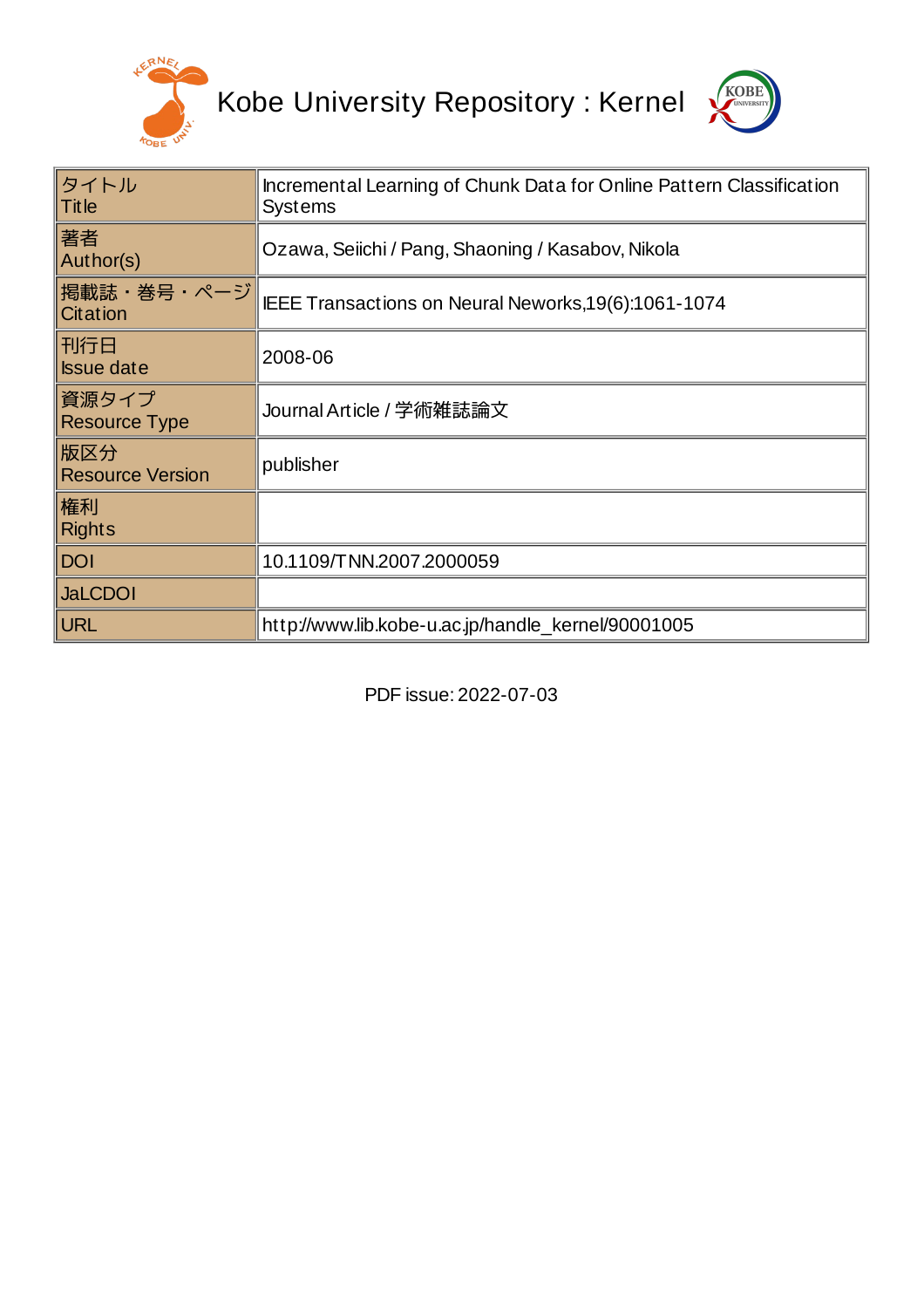# Incremental Learning of Chunk Data for Online Pattern Classification Systems

Seiichi Ozawa*, Member, IEEE*, Shaoning Pang*, Senior Member, IEEE*, and Nikola Kasabov*, Senior Member, IEEE*

*Abstract—***This paper presents a pattern classification system in which feature extraction and classifier learning are simultaneously carried out not only online but also in one pass where training samples are presented only once. For this purpose, we have extended incremental principal component analysis (IPCA) and some classifier models were effectively combined with it. However, there was a drawback in this approach that training samples must be learned one by one due to the limitation of IPCA. To overcome this problem, we propose another extension of IPCA called** *chunk IPCA* **in which a chunk of training samples is processed at a time. In the experiments, we evaluate the classification performance for several large-scale data sets to discuss the scalability of chunk IPCA under one-pass incremental learning environments. The experimental results suggest that chunk IPCA can reduce the training time effectively as compared with IPCA unless the number of input attributes is too large. We study the influence of the size of initial training data and the size of given chunk data on classification accuracy and learning time. We also show that chunk IPCA can obtain major eigenvectors with fairly good approximation.**

*Index Terms—***Feature extraction, incremental learning, online learning, pattern classification, principal component analysis (PCA).**

### I. INTRODUCTION

II N MANY real-world applications such as pattern recognition, data mining, and time-series prediction, we often con-<br>front difficult city interiors where a complete set of training some front difficult situations where a complete set of training samples is not given when constructing a system. In face recognition, for example, since human faces have large variations due to expressions, lighting conditions, makeup, hairstyles, and so forth, it is hard to consider all variations of face in advance [6], [31], [35]. In many cases, training samples are provided only when a system misclassifies objects; hence the system is learned online to improve the classification performance. On the other hand, in many practical applications of data mining and time-series predictions, the data are generally provided little by little and the property of data source could be changed as time passes. Therefore, the learning of a system must also be conducted sequentially in an online fashion. This type of learning is called *incremental learning* or *continuous learning*, and it has recently

S. Ozawa is with the Graduate School of Engineering, Kobe University, Nada-ku, Kobe 657-8501, Japan (e-mail: ozawasei@kobe-u.ac.jp).

S. Pang and N. Kasabov are with the Knowledge Engineering and Discovery Research Institute (KEDRI), Auckland University of Technology, 1061 Auckland, New Zealand (e-mail: shaoning.pang@aut.ac.nz; nkasabov@aut.ac.nz).

Digital Object Identifier 10.1109/TNN.2007.2000059

received a great attention in many practical applications [26], [30].

In pattern recognition and data mining, input data often have a large set of attributes. Hence, the informative input variables are first extracted before the classification is carried out. This means that when constructing an adaptive classification system, we should consider two types of incremental learning: one is the incremental feature extraction, and the other is incremental learning of classifiers. For this purpose, several incremental algorithms have been independently developed for the feature extraction and the classifier learning. As for the feature extraction, principal component analysis (PCA) and linear discriminant analysis (LDA) have been extended to an incremental version [9], [20], [25], [27], [36]. Hall and Martin have devised a smart method to update eigenvectors and eigenvalues incrementally (i.e., the update of an eigenspace) called incremental principal component analysis (IPCA) [9]. Recently, Ozawa *et al.* have extended this IPCA algorithm such that an eigenaxis is augmented based on the accumulation ratio in order to control the dimensionality of an eigenspace easily [21]. On the other hand, Pang *et al.* [24] have proposed an incremental LDA (ILDA) algorithm in which a between-class scatter matrix and a within-class scatter matrix are incrementally updated, and then the eigenaxes of a feature space are obtained by solving an eigenproblem. Yan *et al.* [39] and Zhao *et al.* [41] have also proposed different ILDA algorithms. As for classifier learning, various incremental learning algorithms have been proposed for neural networks [4], [5], [8], [12], [13], [34], support vector machine [7], [11], [29], decision tree [14], [33], [37], and so forth. Memory-based learning approach is another promising solution [1] where all (or a part) of training samples are accumulated in memory and they are utilized for learning at every learning step. The problem of this approach is that large memory capacity is often needed to store past training samples. To alleviate this problem, several attempts have been made in which representative samples are being selected and kept so that some of them be added to the current training sample for learning [18], [38]. Evolving clustering method (ECM) [15] also belongs to this learning approach where prototype vectors are dynamically created and updated.

Recently, we have proposed a new scheme of incremental learning in which feature extraction and classifier learning are simultaneously carried out online [21], [22], [25]. In our previous work, IPCA or ILDA were adopted as feature extraction methods, and ECM or resource allocating network with long-term memory (RAN-LTM) [18], [22] were adopted as classifiers. A distinctive feature of the proposed scheme is that the learning is conducted incrementally *one pass*; here, one pass

Manuscript received January 23, 2006; revised January 11, 2007, February 26, 2007, and September 14, 2007; accepted October 12, 2007.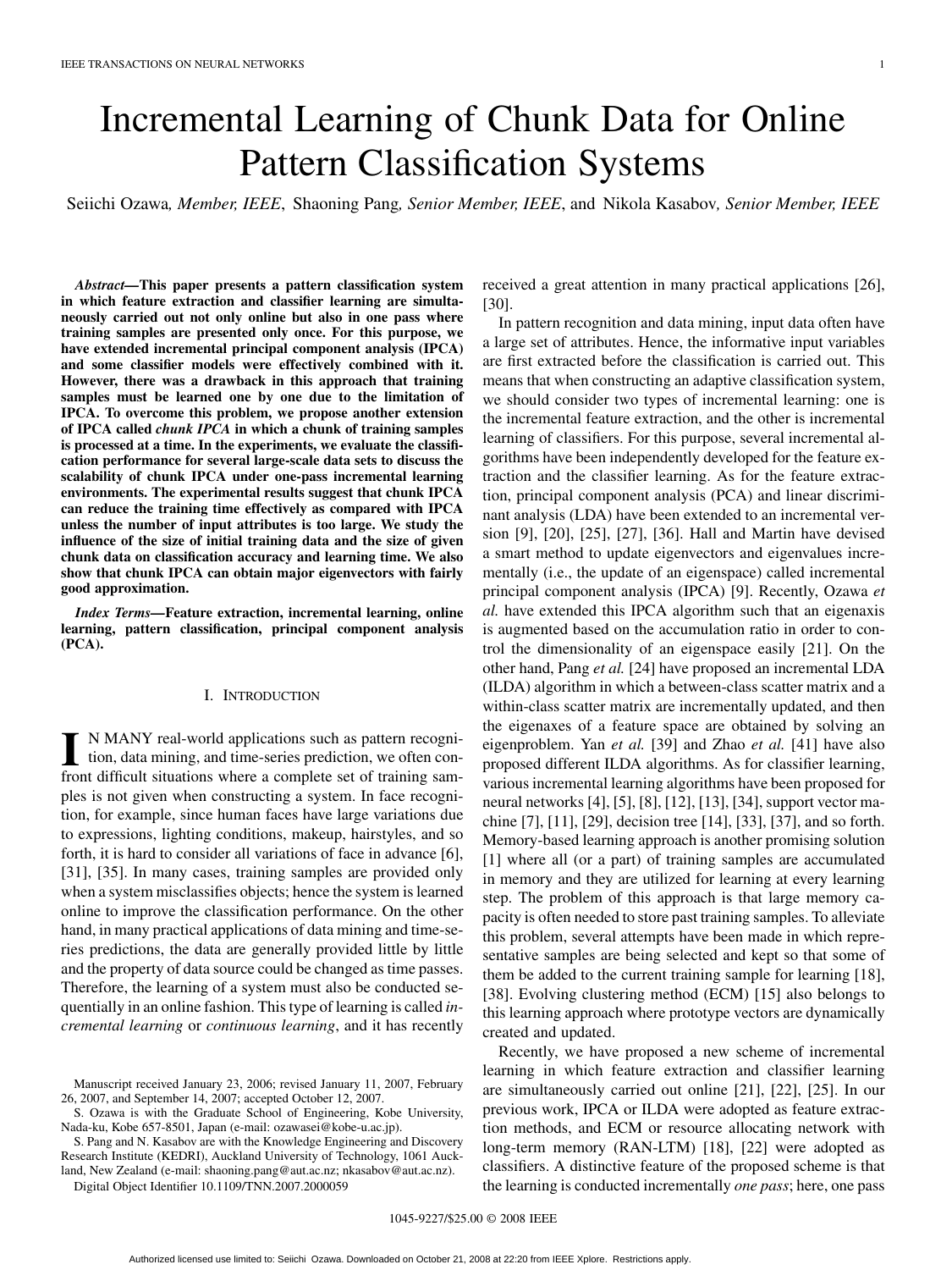means that training samples are passed through a system only once for learning purposes [15], [19]. One-pass incremental learning is quite important and effective especially under the environments where a system has to learn from a large-scale data set with limited computational resources [i.e., central processing unit (CPU) performance and memory]. It was verified that the classification accuracy of the aforementioned classification system was improved constantly even if a small set of training samples were provided at a starting point [22], [24]. However, some problems still remain for this approach. The biggest problem is scalability. In our previous approach, a training sample must be learned one by one even if a chunk of training sample is available at a time. This causes inefficiency in computations because the eigenvalue decomposition in IPCA must be applied to each training sample in the chunk.

To solve this problem, we have proposed an extension of IPCA [23] called *chunk IPCA* in which the update of an eigenspace is completed by performing single eigenvalue decomposition. For the same purpose, Hall *et al.* have already proposed a method of merging eigenspace models incrementally [10]. However, they have not clarified how to determine new eigenaxes and their criterion on the axis augmentation is still based on the norm of a residue vector whose proper threshold could largely depend on the data sets used. In this paper, we present a complete version of chunk IPCA [23] in which an effective way to determine a set of new eigenaxes is proposed and an update equation of the accumulation ratio to determine the eigenaxis augmentation is derived. In addition, we combine a simple classifier with chunk IPCA and evaluate the classification performance for several large-scale data sets to discuss the scalability of chunk IPCA under one-pass incremental learning environments.

This paper is organized as follows. Section II gives a quick review on the original IPCA. In Section III, we propose an extension of IPCA called chunk IPCA in which a chunk of training samples is learned at a time and new eigenaxes are efficiently selected based on the accumulation ratio. Then, we present a one-pass incremental learning scheme in which chunk IPCA algorithm is used for eigenspace learning and a naive approach to prototype update is adopted as the learning of a simple nearest neighbor classifier (NNC). In Section IV, the scalability of the proposed incremental learning scheme is studied with seven large-scale data sets. Section V summarizes this paper and discusses directions for further work.

## II. INCREMENTAL PRINCIPAL COMPONENT ANALYSIS

PCA is one of the most popular and powerful feature extraction techniques. Since the original PCA is not suited for incremental learning purposes, Hall and Martin have proposed IPCA algorithm which can update eigenvectors and eigenvalues incrementally [9]. Let us review IPCA briefly.

Assume that N training samples  $\mathbf{x}^{(i)} \in \mathcal{R}^n$   $(i = 1, \dots, N)$ have been presented so far, and an eigenspace model  $\Omega = (\bar{x}, U_k, \Lambda_k, N)$  is constructed by calculating the eigenvectors and eigenvalues from the covariance matrix of  $x^{(i)}$ , where  $\boldsymbol{\bar{x}}$  is a mean vector of  $\boldsymbol{x}^{(i)}$   $(i=1,\cdots,N)$ ,  $\boldsymbol{U}_k$  is an  $n\times k$  matrix

whose column vectors correspond to eigenvectors, and  $\Lambda_k$  is a  $k \times k$  matrix whose diagonal elements correspond to nonzero eigenvalues. Here,  $k$  is the number of eigenaxes spanning the eigenspace (i.e., eigenspace dimensionality).

Now, assume that the  $(N + 1)$ th training sample  $y \in \mathbb{R}^n$  is given. The addition of this new sample leads to the changes in both mean vector and covariance matrix; therefore, the eigenvectors and eigenvalues should also be updated. The new mean input vector  $\bar{x}'$  is easily obtained as follows:

$$
\bar{\boldsymbol{x}}' = \frac{1}{N+1} (N\bar{\boldsymbol{x}} + \boldsymbol{y}) \in \mathcal{R}^n.
$$
 (1)

The problem is how to update the eigenvectors and eigenvalues.

When updating the eigenspace model  $\Omega$ , we need to check if the eigenspace should be enlarged in term of dimensionality. If the new sample includes almost all energy in the current eigenspace, the dimensionality does not need to be changed. However, if the eigenspace includes certain energy in the complementary eigenspace, the dimensional augmentation is needed, or crucial information on the new sample might be lost. In the original IPCA, the judgment of the eigenspace augmentation is made based on the norm of the following residue vector  $h \in \mathcal{R}^n$ :

$$
\boldsymbol{h} = (\boldsymbol{y} - \boldsymbol{\bar{x}}) - \boldsymbol{U}_k \boldsymbol{g} \tag{2}
$$

where

$$
\mathbf{g} = \mathbf{U}_k^T (\mathbf{y} - \bar{\mathbf{x}}).
$$
 (3)

Here,  $T$  means the transposition of vectors and matrices. When the norm of the residue vector  $\boldsymbol{h}$  is larger than a threshold value  $\eta$ <sup>1</sup>, the dimensionality of the current eigenspace is increased from  $k$  to  $k+1$ , and a new eigenaxis is added in the direction of  $h$ . Otherwise, the dimensionality of the eigenspace remains the same. These operations are represented by the following:

$$
\hat{\boldsymbol{h}} = \begin{cases} \|\boldsymbol{h}/\|\boldsymbol{h}\|, & \text{if } \|\boldsymbol{h}\| > \eta \\ 0, & \text{otherwise.} \end{cases} \tag{4}
$$

Note that too large threshold  $\eta$  would cause serious approximation error for eigenspace models.

It has been shown that the eigenvectors and eigenvalues are updated by solving the following intermediate eigenproblem [9]:

1) if there is a new eigenaxis to be added

$$
\left\{\frac{N}{N+1}\begin{bmatrix} \mathbf{\Lambda}_k & \mathbf{0} \\ \mathbf{0}^T & 0 \end{bmatrix} + \frac{N}{(N+1)^2} \begin{bmatrix} \mathbf{g}\mathbf{g}^T & \gamma\mathbf{g} \\ \gamma\mathbf{g}^T & \gamma^2 \end{bmatrix} \right\} \mathbf{R} = \mathbf{R}\Lambda'_{k+1}
$$
\n(5)

$$
\left\{\frac{N}{N+1}\mathbf{\Lambda}_k + \frac{N}{(N+1)^2}\mathbf{g}\mathbf{g}^T\right\}\mathbf{R} = \mathbf{R}\mathbf{\Lambda}'_k\tag{6}
$$

where  $\gamma = \hat{\boldsymbol{h}}^T(\boldsymbol{y}-\boldsymbol{\bar{x}}), \boldsymbol{R}$  is a matrix whose column vectors correspond to the eigenvectors obtained from the previous intermediate eigenproblem, and  $\mathbf 0$  is a  $k$ -dimensional zero vector. Here,

<sup>1</sup>In the original IPCA [9],  $\eta$  is set to zero.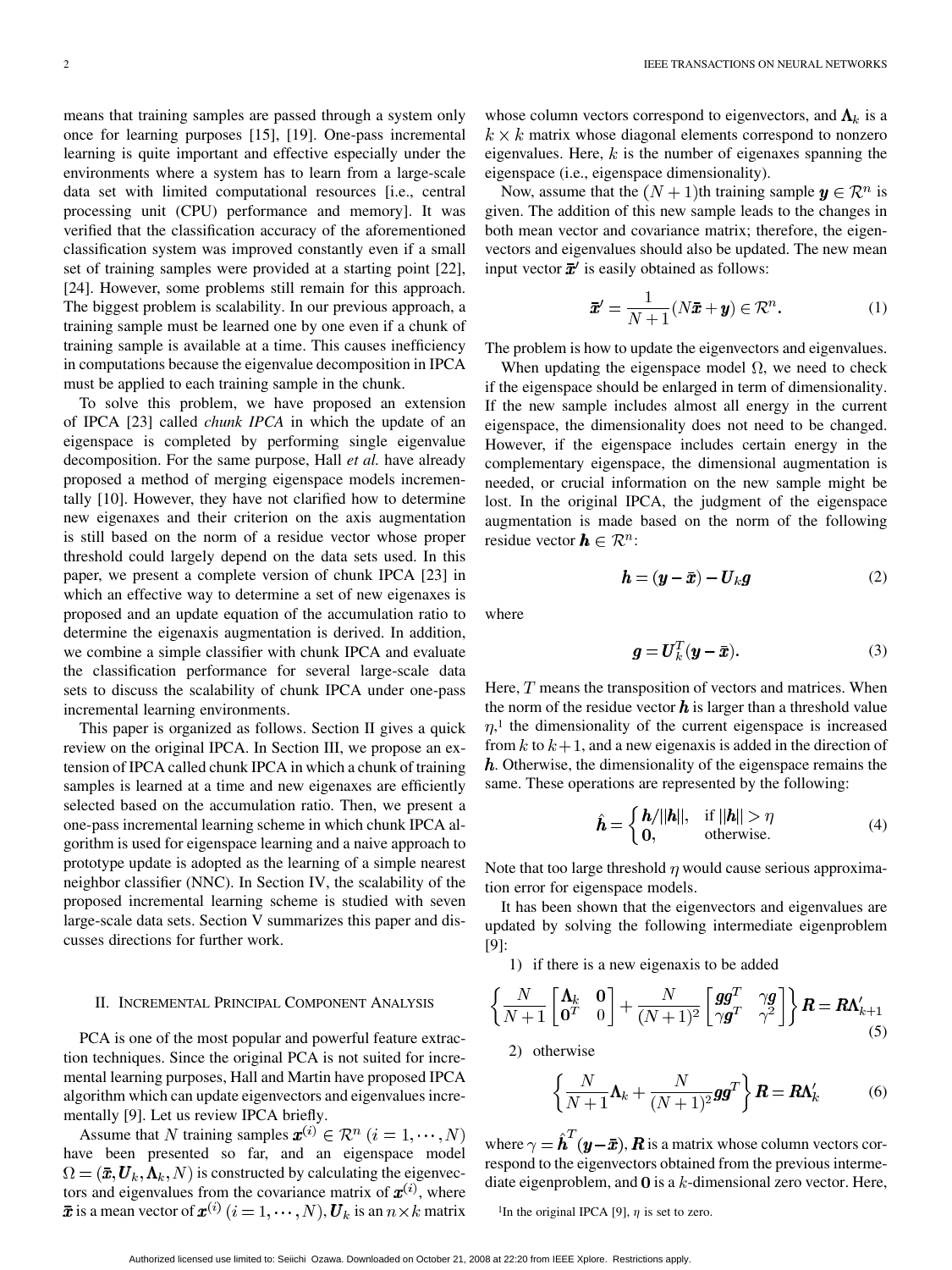$\Lambda'_{k+1}$  and  $\Lambda'_{k}$  are the new eigenvalue matrices whose diagonal elements correspond to k and  $k + 1$  eigenvalues, respectively. Using the solution  $\mathbf{R}$ , we can calculate the new  $n \times (k+1)$ eigenvector matrix  $U'_{k+1}$  as follows:

1) if there is a new eigenaxis to be added

$$
\boldsymbol{U}_{k+1}^{\prime} = [\boldsymbol{U}_k, \hat{\boldsymbol{h}}] \boldsymbol{R} \tag{7}
$$

2) otherwise

$$
U'_k = U_k R. \tag{8}
$$

From (7) and (8), intuitively we can consider that  $\boldsymbol{R}$  gives a rotation from old eigenaxes to new ones; hence, let us call  $\boldsymbol{R}$ *rotation matrix* here.

# III. PROPOSED SCHEME FOR INCREMENTAL LEARNING FROM CHUNKS OF DATA

#### *A. Extended IPCA Algorithm for Chunk Data*

As stated in Section I, the original IPCA is applied to a single training sample at a time, and the intermediate eigenproblem must be solved repeatedly for every training sample. Therefore, the learning may get stuck in a deadlock if a large chunk of training samples is given to learn in a short term. That is to say, the next chunk of training samples could come before the learning is finished if it takes a long time to update the eigenspace.

To overcome this problem, we have extended the original IPCA so that the eigenspace model  $\Omega$  can be updated with a chunk of training samples in a single operation [23]. We call this extended algorithm *chunk IPCA* and let us describe the algorithm in the following sections.

*1) Update of Eigenspace:* Let us assume that N training samples  $X = \{x^{(1)}, \dots, x^{(N)}\} \in \mathbb{R}^{n \times N}$  have been given so far and they were already discarded. Instead of keeping actual training samples, we hold an eigenspace model  $\Omega = (\bar{x}, U_k, \Lambda_k, N)$ , where  $\bar{x}, U_k$ , and  $\Lambda_k$  are a mean input vector, an  $n \times k$  eigenvector matrix, and a  $k \times k$  eigenvalue matrix, respectively. Now, assume that a chunk of  $L$ training samples  $\boldsymbol{Y} = \{ \boldsymbol{y}^{(1)}, \cdots, \boldsymbol{y}^{(L)} \} \in \mathcal{R}^{n \times L}$  is presented.<sup>2</sup> Without the past training samples  $X$ , we can update the mean vector  $\bar{x}'$  as follows:

$$
\bar{\boldsymbol{x}}' = \frac{1}{N+L}(N\bar{\boldsymbol{x}} + L\bar{\boldsymbol{y}}). \tag{9}
$$

Using (9), the new covariance matrix  $C'$  is given by

$$
C' = \frac{1}{N+L} \left[ \sum_{i=1}^{N} (\pmb{x}^{(i)} - \pmb{\bar{x}}') (\pmb{x}^{(i)} - \pmb{\bar{x}}')^T + \sum_{i=1}^{L} (\pmb{y}^{(i)} - \pmb{\bar{x}}') (\pmb{y}^{(i)} - \pmb{\bar{x}}')^T \right]
$$

2The size of a chunk may often be different at every learning stage and we usually cannot specify it. Although there is no limitation on the chunk size that can be applicable to the proposed chunk IPCA, we can assume the chunk size to be fixed for the simplicity of explanation.

$$
= \frac{1}{N+L} \Bigg[ NC + \frac{NL^2}{(N+L)^2} (\bar{\mathbf{y}} - \bar{\mathbf{x}}) (\bar{\mathbf{y}} - \bar{\mathbf{x}})^T + \frac{N^2}{(N+L)^2} \sum_{i=1}^L (\mathbf{y}^{(i)} - \bar{\mathbf{x}}) (\mathbf{y}^{(i)} - \bar{\mathbf{x}})^T + \frac{L(L+2N)}{(N+L)^2} \sum_{i=1}^L (\mathbf{y}^{(i)} - \bar{\mathbf{y}}) (\mathbf{y}^{(i)} - \bar{\mathbf{y}})^T \Bigg].
$$
\n(10)

Suppose that  $l$  eigenaxes are augmented to avoid the serious loss of essential information when a chunk of  $L$  training samples  $\boldsymbol{Y}$  is provided; that is, the eigenspace dimensions are increased by  $l$ . Let us denote the augmented eigenaxes as follows:

$$
\boldsymbol{H}_l = [\boldsymbol{h}_1, \cdots, \boldsymbol{h}_l] \in \mathcal{R}^{n \times l}, \qquad 0 \le l \le L. \tag{11}
$$

Then, the updated eigenvector matrix  $U'_{k+l}$  is represented by using the rotation matrix  $R$  and the current eigenvector matrix  $\boldsymbol{U}_k$ 

$$
\boldsymbol{U}_{k+l}^{\prime} = [\boldsymbol{U}_k, \boldsymbol{H}_l] \boldsymbol{R}.\tag{12}
$$

Hence, a new eigenproblem to be solved is given by

$$
\boldsymbol{C}'\boldsymbol{U}'_{k+l}=\boldsymbol{U}'_{k+l}\boldsymbol{\Lambda}'_{k+l}\Rightarrow \boldsymbol{C}'[\boldsymbol{U}_k,\boldsymbol{H}_l]\boldsymbol{R}=[\boldsymbol{U}_k,\boldsymbol{H}_l]\boldsymbol{R}\boldsymbol{\Lambda}'_{k+l},\quad \ \ (13)
$$

where  $\Lambda'_{k+1}$  is a new eigenvalue matrix. Substituting (9)–(11) into (13), the following intermediate eigenproblem for Chunk IPCA is obtained.

1) If there is a new eigenaxis to be added (i.e.,  $l \neq 0$ )

$$
\begin{aligned}\n&\left\{\frac{N}{N+L}\begin{bmatrix} \mathbf{\Lambda}_{k} & \mathbf{0} \\ \mathbf{0}^{T} & \mathbf{0} \end{bmatrix} + \frac{NL^{2}}{(N+L)^{3}} \begin{bmatrix} \bar{\mathbf{g}}\bar{\mathbf{g}}^{T} & \bar{\mathbf{g}}\bar{\mathbf{\gamma}}^{T} \\ \bar{\mathbf{\gamma}}\bar{\mathbf{g}}^{T} & \bar{\mathbf{\gamma}}\bar{\mathbf{\gamma}}^{T} \end{bmatrix}\right. \\
&+ \frac{N^{2}}{(N+L)^{3}} \sum_{i=1}^{L} \begin{bmatrix} \mathbf{g}_{i}^{\prime}\mathbf{g}_{i}^{\prime T} & \mathbf{g}_{i}^{\prime}\gamma_{i}^{\prime T} \\ \mathbf{\gamma}_{i}^{\prime}\mathbf{g}_{i}^{\prime T} & \mathbf{\gamma}_{i}^{\prime}\gamma_{i}^{\prime T} \end{bmatrix} \\
&+ \frac{L(L+2N)}{(N+L)^{3}} \sum_{i=1}^{L} \begin{bmatrix} \mathbf{g}_{i}^{\prime\prime}\mathbf{g}_{i}^{\prime T} & \mathbf{g}_{i}^{\prime\prime}\gamma_{i}^{\prime T} \\ \mathbf{\gamma}_{i}^{\prime\prime}\mathbf{g}_{i}^{\prime\prime T} & \mathbf{\gamma}_{i}^{\prime\prime}\gamma_{i}^{\prime T} \end{bmatrix} \right\} \mathbf{R} = \mathbf{R}\mathbf{\Lambda}_{k+l}^{\prime} \quad (14)\n\end{aligned}
$$

2) otherwise

$$
\left\{\frac{N}{N+L}\mathbf{\Lambda}_k + \frac{NL^2}{(N+L)^3}\overline{\mathbf{g}}\overline{\mathbf{g}}^T + \frac{N^2}{(N+L)^3}\sum_{i=1}^L \mathbf{g}_i'\mathbf{g}_i'^T + \frac{L(L+2N)}{(N+L)^3}\sum_{i=1}^L \mathbf{g}_i''\mathbf{g}_i'^T\right\}\mathbf{R} = \mathbf{R}\mathbf{\Lambda}_k' \quad (15)
$$

where

$$
\begin{aligned}\n\bar{\boldsymbol{g}} &= \boldsymbol{U}_k^T (\bar{\boldsymbol{y}} - \bar{\boldsymbol{x}}) & \boldsymbol{g}_i' = \boldsymbol{U}_k^T \left( \boldsymbol{y}^{(i)} - \bar{\boldsymbol{x}} \right) & \boldsymbol{g}_i'' = \boldsymbol{U}_k^T \left( \boldsymbol{y}^{(i)} - \bar{\boldsymbol{y}} \right) \\
\bar{\boldsymbol{\gamma}} &= \boldsymbol{H}_l^T (\bar{\boldsymbol{y}} - \bar{\boldsymbol{x}}) & \boldsymbol{\gamma}_i' = \boldsymbol{H}_l^T \left( \boldsymbol{y}^{(i)} - \bar{\boldsymbol{x}} \right) & \boldsymbol{\gamma}_i'' = \boldsymbol{H}_l^T \left( \boldsymbol{y}^{(i)} - \bar{\boldsymbol{y}} \right).\n\end{aligned}
$$

Solving this intermediate eigenproblem, a new rotation matrix  $\mathbf R$  and the eigenvalue matrix  $\mathbf \Lambda'_{k+l}$  are obtained. Then, the corresponding new eigenvector matrix  $U'_{k+l}$  is given by (12).

*2) Criterion for Eigenaxis Augmentation:* As seen from (4), a new eigenaxis is augmented when the norm of a residue vector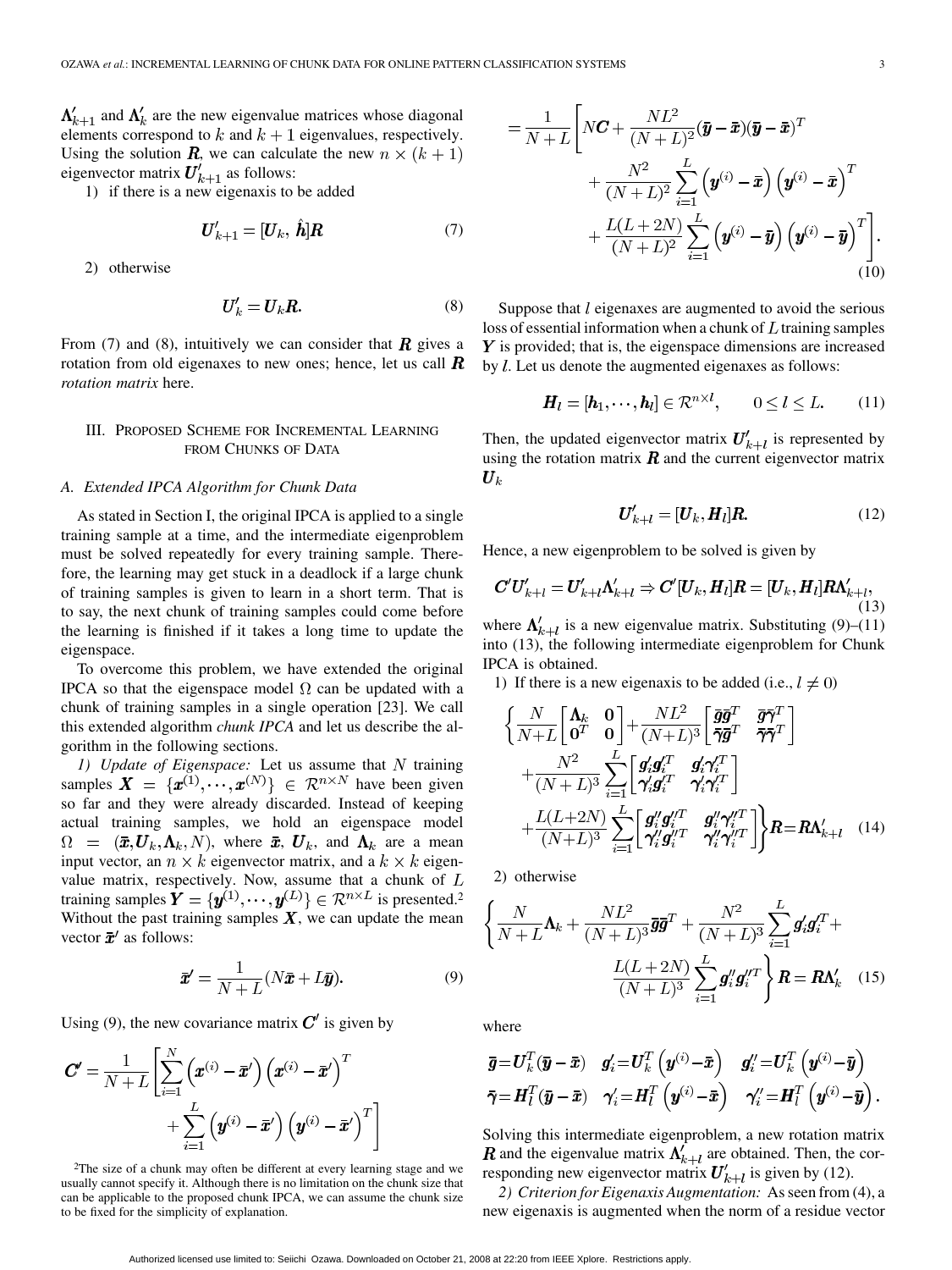is larger than a threshold value  $\eta$  in the original IPCA. However, this is not a good criterion in practice because a suitable threshold can be varied depending on the magnitude of input values. If the threshold is too small, the dimensionality of a feature space could be excessively large and an efficient feature space with small dimensions is hard to be constructed; this may deteriorate both generalization performance and computational efficiency. On the other hand, if the threshold is too large, essential information on training samples would be lost unexpectedly.

To reduce the dependency of the threshold on input values, the following accumulation ratio is often used as a criterion:

$$
A(\boldsymbol{U}_k) = \frac{\sum_{i=1}^k \lambda_i}{\sum_{j=1}^n \lambda_j}
$$
 (16)

where  $\mathbf{U}_k = {\mathbf{u}_1, \dots, \mathbf{u}_k}$  is the eigenvector matrix whose column vectors span the k-dimensional feature space,  $\lambda_i$  (i =  $(1, \dots, k)$  is the eigenvalue of  $u_i$ , and n is the dimensionality of the input space, respectively. In the proposed chunk IPCA, the number of eigenaxes to be augmented is basically determined by finding the minimum k such that  $A(U_k) > \theta$  holds where  $\theta$ is a positive value between 0 and 1. To introduce this criterion in the incremental learning scheme, we need an update equation of (16) which can be calculated without the past training samples. In the learning algorithm, actually we need two types of accumulation ratios. One is the accumulation ratio for the  $k$ -dimensional eigenspace spanned by  $U'_{k} = U_{k}R$  and the other is that for the  $(k+l)$ -dimensional augmented eigenspace spanned by  $U'_{k+l} = [U_k, H_l]R$ . The former accumulation ratio is used for checking if the current  $k$ -dimensional eigenspace should be augmented or not. The latter one is used for checking if further eigenaxes are needed for the  $(k + l)$ -dimensional augmented eigenspace.

First, let us calculate the updated accumulation ratio  $A'(U'_k)$ . Considering the fact that the total energy of the training samples in the new  $k$ -dimensional eigenspace is not changed only by the rotation of eigenaxes, the calculation of  $A'(U'_k)$  is replaced with that of  $A'(U_k)$ . In addition, using the fact that the total amount of eigenvalues is equivalent to the summation of variances  $\sigma_i^2$ , the numerator of  $A'(U'_k)$  in (16) is reduced to

$$
\sum_{i=1}^{k} \lambda'_{i} = \sum_{i=1}^{k} \frac{1}{N+L} \left[ \sum_{j=1}^{N} \left\{ \boldsymbol{u}_{i}^{T} \left( \boldsymbol{x}^{(j)} - \bar{\boldsymbol{x}}' \right) \right\}^{2} + \sum_{j=1}^{L} \left\{ \boldsymbol{u}_{i}^{T} \left( \boldsymbol{y}^{(j)} - \bar{\boldsymbol{x}}' \right) \right\}^{2} \right].
$$
 (17)

In (17), the new mean  $\mathbf{u}_i^T \bar{\mathbf{x}}'$  in the feature space is obtained from (9) as follows:

$$
\mathbf{u}_i^T \mathbf{\bar{x}}' = \frac{1}{N+L} \mathbf{u}_i^T (N\mathbf{\bar{x}} + L\mathbf{\bar{y}}).
$$
 (18)

Substituting (18) into (17), the numerator of (16) is given by

$$
\sum_{i=1}^{k} \lambda'_{i} = \frac{N}{N+L} \left| \sum_{i=1}^{k} \lambda_{i} + \frac{L}{N+L} \left\| \boldsymbol{U}_{k}^{T} (\boldsymbol{\bar{x}} - \boldsymbol{\bar{y}}) \right\|^{2} + \frac{1}{N} \sum_{j=1}^{L} \left\| \boldsymbol{U}_{k}^{T} (\boldsymbol{y}^{(j)} - \boldsymbol{\bar{y}}) \right\|^{2} \right]
$$
(19)

where  $\mathbf{U}_k = {\mathbf{u}_1, \dots, \mathbf{u}_k}$ . In the similar manner, the denominator of (16) is given by

$$
\sum_{i=1}^{n} \lambda'_{i} = \frac{N}{N+L} \left[ \sum_{i=1}^{n} \lambda_{i} + \frac{L}{N+L} ||(\bar{x} - \bar{y})||^{2} + \frac{1}{N} \sum_{j=1}^{L} ||(\bm{y}^{(j)} - \bar{\bm{y}})||^{2} \right].
$$
 (20)

Then, the update equation for the accumulation ratio  $A'(U'_k)$  is given by

$$
A'\left(\boldsymbol{U}'_{k}\right) = \frac{\sum_{i=1}^{k} \lambda_{i} + \frac{L}{N+L} ||\bar{\boldsymbol{g}}||^{2} + \frac{1}{N} \sum_{j=1}^{L} ||\boldsymbol{g}'_{j}||^{2}}{\sum_{i=1}^{n} \lambda_{i} + \frac{L}{N+L} ||\bar{\boldsymbol{\mu}}||^{2} + \frac{1}{N} \sum_{j=1}^{L} ||\boldsymbol{\mu}''_{j}||^{2}}
$$
(21)

where  $\bar{\mu} = \bar{x} - \bar{y}$  and  $\mu_i'' = y^{(j)} - \bar{y}$ . To update  $A'(U'_k)$ , the summation of eigenvalues  $\lambda_i$   $(i = 1, \dots, n)$  is required to be retained. Hence, the individual eigenvalues  $\lambda_i$  ( $i = k +$  $i_1, \dots, i_n$  in the denominator of  $A'(U'_k)$  are not necessary for this update.

Next, let us calculate  $A'(U'_{k+l})$ , where  $U'_{k+l} = [U_k, H_l]R$ . Since the updated eigenspace spanned by  $U'_{k+l}$  has the same dimensions as that spanned by  $U_{k+l}$ , the following equation holds:  $A'(U'_{k+l}) = A'(U_{k+l})$ . Then, the numerator of  $A'(U'_{k+l})$  is calculated as follows:

$$
\sum_{i=1}^{k+l} \lambda'_{i} = \sum_{i=1}^{k} \lambda'_{i} + \sum_{i=1}^{l} \lambda'_{k+i}
$$
\n
$$
= \sum_{i=1}^{k} \lambda'_{i} + \frac{N}{N+L} \left[ \frac{1}{N} \sum_{j=1}^{N} \left\| \boldsymbol{H}_{l}^{T} \left( \boldsymbol{x}^{(j)} - \bar{\boldsymbol{x}} \right) \right\|^{2} + \frac{L}{N+L} \left\| \boldsymbol{H}_{l}^{T} (\bar{\boldsymbol{x}} - \bar{\boldsymbol{y}}) \right\|^{2} + \frac{1}{N} \sum_{j=1}^{L} \left\| \boldsymbol{H}_{l}^{T} \left( \boldsymbol{y}^{(j)} - \bar{\boldsymbol{y}} \right) \right\|^{2} \right].
$$
\n(22)

As seen from  $(22)$ , the first term of the brackets  $\lceil \cdot \rceil$  includes the past examples  $\mathbf{x}^{(j)}$   $(j = 1, \cdots, N)$ . Therefore, the exact calculation of the numerator term is impossible under the incremental learning environment where training samples are supposed to be discarded after learning. However, since the subspace spanned by  $H<sub>l</sub>$  does not have large energy for the past examples, this term could be ignored as long as the threshold  $\theta$  is not too small.<sup>3</sup> Then, the accumulation ratio  $A'(U'_{k+l})$  is approximated to the following:

$$
A'\left(\boldsymbol{U}_{k+l}'\right) \simeq \frac{\sum\limits_{i=1}^{k} \lambda_i + \frac{L}{N+L} \left\| \frac{\bar{\boldsymbol{g}}}{\bar{\gamma}} \right\|^2 + \frac{1}{N} \sum\limits_{j=1}^{L} \left\| \frac{\boldsymbol{g}_{j'}''}{\gamma_{j}''} \right\|^2}{\sum\limits_{i=1}^{n} \lambda_i + \frac{L}{N+L} \|\bar{\boldsymbol{\mu}}\|^2 + \frac{1}{N} \sum\limits_{j=1}^{L} \left\| \boldsymbol{\mu}_{j'}'' \right\|^2}.
$$
 (23)

3Even though individual fractions of lost energy are negligible, their accumulation would affect the approximation error of an eigenspace model (see, also, Section IV-E, for further discussion).

Authorized licensed use limited to: Seiichi Ozawa. Downloaded on October 21, 2008 at 22:20 from IEEE Xplore. Restrictions apply.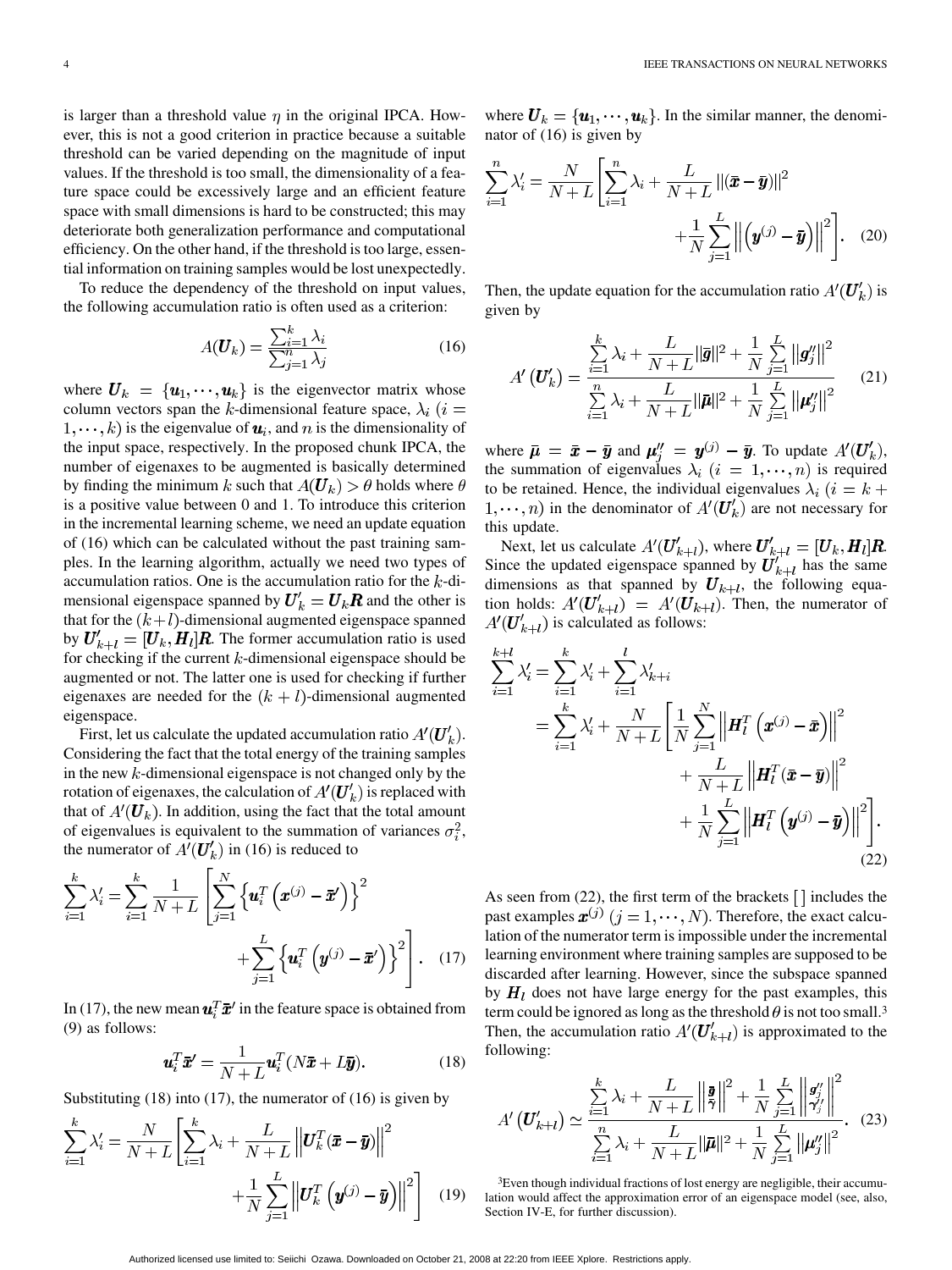As seen from (21) and (23), we need no past sample  $\mathbf{x}^{(j)}$  and no rotation matrix  $\vec{R}$  to update the accumulation ratio. Therefore, this accumulation ratio is updated with the following information: a chunk of given training samples  $Y = \{y^{(1)}, \dots, y^{(L)}\},\$ the eigenspace model  $\Omega = (\bar{x}, U_k, \Lambda_k, N)$ , and a set of augmented eigenaxes  $H_l$  which is obtained by the procedure described in the next section.

*3) Selection of Eigenaxes:* In IPCA, a new eigenaxis is selected so as to be perpendicular to the existing eigenvectors which are given by the column vectors of  $U_k$ . A straightforward way to get new eigenaxes is to apply Gram–Schmidt orthogonalization technique to the given chunk of training samples [10]. If the training samples are represented by  $L$  linearly independent vectors, the maximum number of eigenaxes to be augmented is  $L$ . However, the feature space spanned by all of the  $L$  eigenaxes is redundant in general; in addition, if the chunk size is large, the computation costs to solve the intermediate eigenproblem in (14) would be considerably expensive. Therefore, we need to find a smallest set of eigenaxes without losing essential information of the given training samples.

The problem of finding an optimal set of eigenaxes is stated as follows.

Find the smallest set of eigenaxes  $\mathbf{H}^* = \{\mathbf{h}_1, \cdots, \mathbf{h}_{l^*}\}\$ for the current eigenspace model  $\Omega = (\bar{\pmb{x}}, \pmb{U}_k, \pmb{\Lambda}_k, N)$ without keeping the past training samples  $X$  such that the accumulation ratio  $A'(U'_{k+l^*})$  of the given training samples  $[X, Y]$  is larger than a threshold  $\theta$ .

Assume that we have a candidate set of augmented eigenaxes  $H_l = \{h_1, \dots, h_l\}$ . Because the denominator of (23) is constant once the mean vector  $\bar{y}$  is calculated at each learning stage, the increment of the accumulation ratio from  $A'(U'_k)$  to  $A'(U'_{k+l})$  is determined by the numerator terms. Thus, let us define the following difference  $\Delta A'(U'_{k+l})$  of the numerator terms between  $A'(U'_k)$  and  $A'(U'_{k+l})$ :

$$
\Delta \tilde{A}' \left( \boldsymbol{U}_{k+l}' \right)
$$
\n
$$
= \frac{L}{N+L} \left\| \boldsymbol{H}_l^T (\boldsymbol{\bar{x}} - \boldsymbol{\bar{y}}) \right\|^2 + \frac{1}{N} \sum_{j=1}^L \left\| \boldsymbol{H}_l^T \left( \boldsymbol{y}^{(j)} - \boldsymbol{\bar{y}} \right) \right\|^2
$$
\n
$$
\stackrel{\text{def}}{=} \sum_{i=1}^l \Delta \tilde{A}_i' \tag{24}
$$

where

$$
\Delta \tilde{A}'_i = \frac{L}{N+L} \left\{ \boldsymbol{h}_i^T (\boldsymbol{\bar{x}} - \boldsymbol{\bar{y}}) \right\}^2 + \frac{1}{N} \sum_{j=1}^L \left\{ \boldsymbol{h}_i^T \left( \boldsymbol{y}^{(j)} - \boldsymbol{\bar{y}} \right) \right\}^2.
$$
\n(25)

Equation (24) means that the increments of the accumulation ratio are determined by the linear sum of  $\Delta \tilde{A}'_i$ . Therefore, to find the smallest set of eigenaxes, first we find  $h_i$  with the largest  $\Delta A_i$ , and put it into the set of augmented eigenaxes  $\boldsymbol{H}_i$  (i.e.,  $l = 1$  and  $H_1 = h_i$ ). Then, check if the accumulation ratio of  $A'(U_{k+1}')$  in (23) becomes larger than the threshold  $\theta$ . If not, select  $h_i$  with the second largest  $\Delta \tilde{A}'_i$ , and the same procedure is repeated until  $A'(U'_{k+l}) > \theta$  is satisfied. This type of greedy algorithm makes the selection of an optimal set of eigenaxes very

simple. The algorithm of the eigenaxis selection is summarized in Algorithm 1.

**Algorithm 1:** Selection of Eigenaxes

#### **Input**:

- Eigenspace model  $\Omega = (\bar{\pmb{x}}, \pmb{U}_k, \pmb{\Lambda}_k, N)$ .
- A chunk of L training samples  $\mathbf{Y} = {\mathbf{y}^{(1)}, \cdots, \mathbf{y}^{(L)}}$ .
- Threshold  $\theta$  of accumulation ratio.

Calculate the mean vector  $\bar{y}$  of the given training samples  $Y$ .

Calculate the accumulation ratio  $A'(U'_k)$  based on (21).

if 
$$
A'(U'_k) \geq \theta
$$
 then

terminate this algorithm.

# **end if**

$$
for i = 1 to L do
$$

Obtain the following residue vectors  $h_i$  using the *i*th training sample  $y^{(i)}$ 

$$
\mathbf{h}_i = \frac{\mathbf{r}_i}{\|\mathbf{r}_i\|}
$$

$$
\boldsymbol{r}_i = \left(\boldsymbol{y}^{(i)} - \boldsymbol{\bar{x}}\right) - \boldsymbol{U}_k \boldsymbol{U}_k^T \left(\boldsymbol{y}^{(i)} - \boldsymbol{\bar{x}}\right). \quad (26)
$$

# **end for**

where

Define an index set  $\mathcal H$  of  $\mathbf h_i$ .

## **loop**

Find the following residue vector  $h_{i'}$  which gives the maximum increment  $\Delta A_i'$  in (25):

$$
\mathbf{h}_{i'} = \arg\max_{i \in \mathcal{H}} \Delta \tilde{A}'_i.
$$

$$
\boldsymbol{H} \leftarrow [\boldsymbol{H}, \boldsymbol{h}_{i'}], l \leftarrow l+1, \text{ and } \mathcal{H} \leftarrow \mathcal{H} \setminus i'.
$$

#### **if**  $H$  is empty **then**

terminate this algorithm.

# **end if**

Calculate the updated accumulation ratio  $A'(U'_{k+l})$ based on (23).

$$
\text{if } A'(U'_{k+l}) \geq \theta \text{ then }
$$

terminate this algorithm.

**end if**

#### **end loop**

**Output**: Set of augmented eigenaxes  $H = \{h_1, \dots, h_l\}.$ 

# *B. Update of Classifier*

The update of a feature space by IPCA leads to the rotation of eigenaxes and the dimensional augmentation. This means that the inputs of a classifier change in not only their values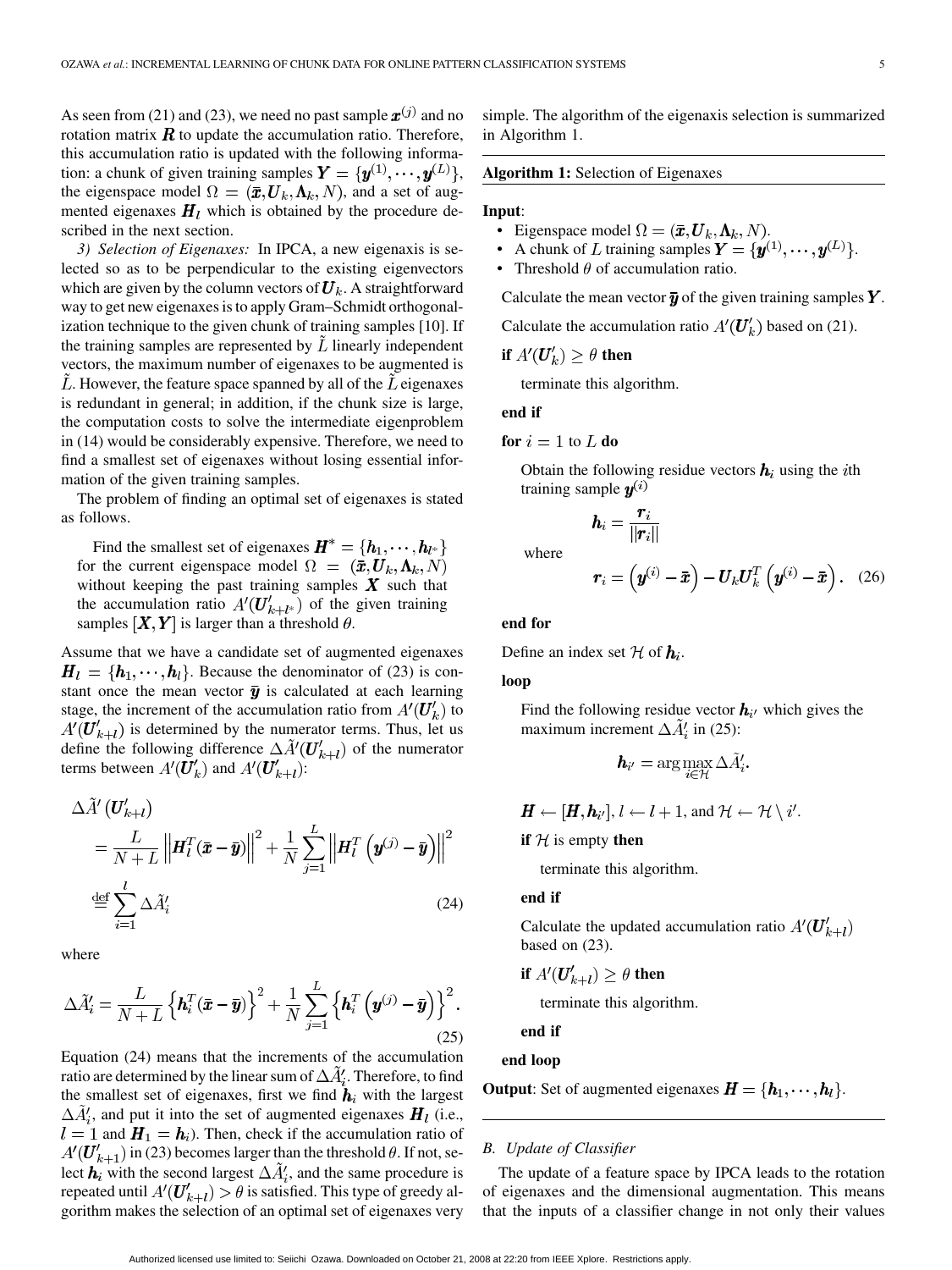but also the number of input variables. To learn a classification system stably even in one-pass incremental learning environments where no past training sample is kept in memory, we have proposed two classifier training approaches so far: one is the training with a prototype-based classifier (ECM [15] plus  $k$ -NNC) [21], [24] and the other is the training with a neural network classifier (RAN-LTM) [22]. In these approaches, the classification accuracy is determined not only by the performance of feature extraction but also by that of classifier. Therefore, to focus on the comparison of feature extraction methods, the classifier should be simple. In this paper, let us adopt an NNC with a fixed number of prototypes which remove randomly from given training samples.

For online classification purpose, the prototypes of NNC must be updated to adapt to the new eigenspace  $\Omega' = (\bar{x}', U'_{k+l}, \Lambda'_{k+l}, N+L)$  at every learning stage. This can be done in a straightforward way. Assume that we keep a set of P reference vectors  $V = \{(\boldsymbol{p}_i \in \mathcal{R}^n, z_i) | j = 1, \dots, P\},\$ where  $z_j$  is the class label of  $\boldsymbol{p}_i$ . Then, the prototype vectors  $\tilde{\boldsymbol{p}}_i$ of NNC are calculated by projecting  $p_i$  to the eigenspace  $\Omega'$  as follows:

$$
\tilde{\boldsymbol{p}}_j = \boldsymbol{U}_{k+l}^T (\boldsymbol{p}_j - \boldsymbol{\bar{x}}'). \tag{27}
$$

The class label  $z_j$  is added to  $\tilde{\mathbf{p}}_j$ , and a set of prototypes are defined as  $\tilde{\mathcal{V}} = \{(\tilde{\boldsymbol{p}}_i \in \mathcal{R}^k, z_j) | j = 1, \dots, P\}$ . Therefore, the prototypes of NNC must be updated by projecting the reference vectors in  $V$  at every learning stage.

Since NNCs predict a class label by finding the nearest prototype to a query, the training of an NNC is conducted only by updating the prototypes based on (27). The algorithm of classifier update is summarized in Algorithm 2.

**Algorithm 2:** Update of Classifier

# **Input**:

- Eigenspace model  $\Omega = (\bar{x}, U_k, \Lambda_k, N)$ .
- Reference vectors  $V = \{(\boldsymbol{p}_i, z_i) | j = 1, \dots, P\}.$

$$
for j = 1 to P do
$$

Calculate the prototype vectors  $\tilde{\boldsymbol{p}}_j$  based on (27).

# **end for**

**Output**: Prototype set  $\tilde{\mathcal{V}} = \{(\tilde{\boldsymbol{p}}_i, z_i) | j = 1, \dots, P\}.$ 

#### *C. Training of Initial Eigenspace*

Assume that a set of initial training samples  $D_0$  =  $\{(\boldsymbol{x}^{(i)}, z^{(i)})|i = 1, \cdots, N\}$  is given before the learning gets started. To form an initial eigenspace model  $\Omega$  =  $(\bar{x}, U_k, \Lambda_k, N, \theta)$ , the conventional PCA is applied to  $D_0$ . However, before getting  $\Omega$ , we have to know a threshold  $\theta$  of the accumulation ratio. In many cases, a proper  $\theta$  is unknown and often depends on training data sets. For this purpose, the cross-validation technique is often used.

First, we define the number of search points  $M$  and the search range  $[\theta_1, \theta_M]$ . Then, the mth search point  $\theta_m$  is expressed by

$$
\theta_m = \theta_1 + (p-1)\frac{\theta_M - \theta_1}{M-1}.\tag{28}
$$

To estimate the appropriateness of  $\theta_m$ , we evaluate the classification performance based on the leave-one-out cross validation. Namely,  $(N - 1)$  training examples are picked for training and the remaining one is used for test to evaluate the classification accuracy. All the combinations of training sets are evaluated and the classification accuracies are averaged over  $N$  trials. Then, the next search point is moved to  $\theta_{m+1}$ . The same evaluation is carried out until the final search point  $\theta_M$  is evaluated. If several  $\theta_m$ 's have the same performance, the smallest one is selected as  $\theta.$ 

After selecting the threshold  $\theta$ , an initial eigenspace is calculated by applying PCA to all the training samples in  $D_0$ . The algorithm of the initial training is shown in Algorithm 3.

**Algorithm 3:** Training of Initial Eigenspace

#### **Input**:

- Initial training set  $D_0 = \{(\boldsymbol{x}^{(i)} \in \mathcal{R}^n, z^{(i)}) | i = 1, \dots, N\}.$
- The number  $M$  of search points.
- Search range  $[\theta_1, \theta_M]$ .
- The number  $P$  of prototypes.

**for**  $m = 1$  to  $M$  **do** 

Set the threshold of the accumulation ratio  $\theta_m$  using (28).

Call *Calculate Eigenspace* to obtain the eigenspace model of  $D_0$ .

# **for**  $i = 1$  to  $N$  **do**

Set the query  $\mathbf{y} = (\mathbf{x}^{(i)}, z^{(i)})$  and  $D'_0 \leftarrow D_0 \setminus \mathbf{y}$ .

Select min( $P, N - 1$ ) samples randomly from  $D'_0$  as reference vectors and put them into  $V$ .

Call *Update of Classifier* to obtain the prototypes  $\tilde{V}$ .

Call *Classification* to predict the class of  $x^{(i)}$ .

#### **end for**

Evaluate the average classification accuracy.

# **end for**

Find all the  $\theta_m$ 's that give the highest accuracy and put them into a set  $P$ .

Set the threshold as follows:  $\theta \leftarrow \min_m \theta_m \in \mathcal{P}$ .

Call *Calculate Eigenspace* to obtain the eigenspace model of  $D_0$ .

#### **Output**:

- Threshold of accumulation ratio  $\theta$ .
- Eigenspace model  $\Omega = (\bar{x}, U_k, \Lambda_k, N)$ .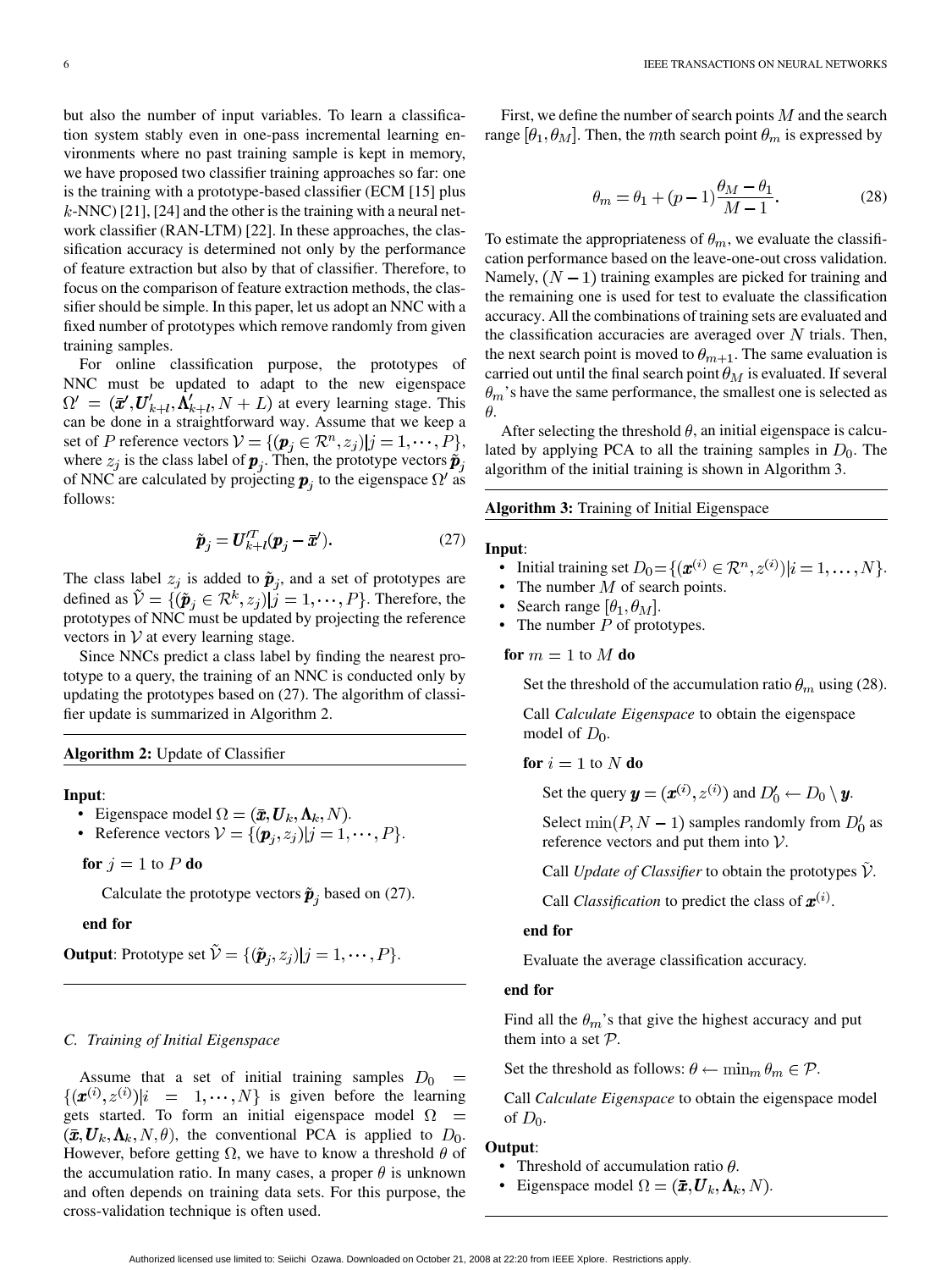## **Algorithm 4:** Calculate Eigenspace

#### **Input**:

- Training set  $D = \{(\mathbf{x}^{(i)} \in \mathcal{R}^n, z^{(i)}) | i = 1, \cdots, N\}.$
- Threshold  $\theta$  of accumulation ratio.

Apply PCA to D and obtain the eigenvectors  $U_n =$  $\{\boldsymbol{u}_1,\dots,\boldsymbol{u}_n\}$ , whose eigenvalues  $\boldsymbol{\Lambda}_n = \text{diag}\{\lambda_1,\dots,\lambda_n\}$ are sorted in decreasing order.

**for**  $k = 1$  to n **do** 

Calculate the accumulation ratio  $A(U_k)$  based on (16).

**if**  $A(U_k) \geq \theta$  then

exit the loop.

**end if**

## **end for**

Calculate the mean vector  $\bar{x}$  of  $x^{(i)} \in D$ .

**Output**: Eigenspace model  $\Omega = (\bar{x}, U_k, \Lambda_k, N)$ .

#### *D. Proposed Incremental Learning Algorithm for Chunk Data*

In usual situations, the online process of classification and learning is conducted alternately. After constructing an initial eigenspace model, whenever a set of queries  $\boldsymbol{Y} = \{\boldsymbol{y}^{(1)}, \cdots, \boldsymbol{y}^{(q)}\}$  is given to a system, the classification is conducted as shown in Algorithm 5.

# **Algorithm 5:** Classification

# **Input**:

• Query set  $Y = \{y^{(1)}, \dots, y^{(q)}\}.$ 

- Eigenspace model  $\Omega = (\bar{\pmb{x}}, \pmb{U}_k, \pmb{\Lambda}_k, N)$ .
- Prototype set  $\tilde{\mathcal{V}} = \{(\tilde{\boldsymbol{p}}_i, z_i) | j = 1, \dots, P\}.$

# **for**  $i = 1$  to q **do**

Calculate the projection  $\tilde{y}^{(i)}$  of the query  $y^{(i)}$  to the eigenspace  $\Omega$  using (27).

Obtain the class label  $z_{i^*}$  as follows:  $z_{j^*} = \arg \min_{i \in \tilde{\mathcal{V}}} ||\tilde{\boldsymbol{y}}^{(i)} - \tilde{\boldsymbol{p}}_i||.$ Set  $z_{j^*}$  to the prediction  $z(\boldsymbol{y}^{(i)})$  of  $\boldsymbol{y}^{(i)}$ .

## **end for**

**Output**: Prediction  $\mathbf{Z} = \{z(\mathbf{y}^{(1)}), \cdots, z(\mathbf{y}^{(q)})\}.$ 

After the classification is over, all or a part of the queries  $y^{(i)}$ are used for training. Assume that  $L$  of  $q$  queries are selected<sup>4</sup> and the class labels of the  $L$  queries are provided by a supervisor.

4In some cases, only the queries that the classifier fails to classify might be selected for training or sometimes all the queries might be used for training.

The pairs  $(\mathbf{y}^{(i)}, z^{(i)})$   $(i = 1, \dots, L)$  are put into a training set  $D$ , and the learning of an eigenspace and a classifier gets started.

The number of chunk training samples  $L$  (i.e., the size of  $D$ ) is generally changed at every learning stage in an online classification process. We should note that the proposed classification system can work even for variable  $L$  because there is no limitation on the chunk size to be applied to the proposed chunk IPCA. The main algorithm of learning and classification is summarized in Algorithm 6.

#### **Algorithm 6:** Learning and Classification

# **Input**:

- Chunk IPCA algorithm.
- Initial training set  $D_0 = \{(\boldsymbol{x}^{(i)}, z^{(i)}) | i = 1, \cdots, N\}.$
- The number  $P$  of prototypes.
- The number  $M$  of search points for threshold and search range  $[\theta_1, \theta_M]$ .

# **Initialization**:

- 1) Call *Training of Initial Eigenspace* to obtain the threshold  $\theta$  and the initial eigenspace model  $\Omega = (\bar{x}, \mathbf{U}_k, \mathbf{\Lambda}_k, N)$  of  $D_0$ .
- 2)  $P' \leftarrow \min(P, N)$ .
- 3) Select  $P'$  training samples randomly from  $D_0$  as reference vectors and put them into a set  $V$ .

*loop* // Prediction and Learning

*Input*: A new chunk of training samples  

$$
D = \{(\mathbf{y}^{(i)}, z^{(i)}) | i = 1, \cdots, L\}.
$$

if 
$$
P' < P
$$
 then

select  $min(P - P', L)$  training samples randomly from D

put them into  $V$ 

$$
P' \leftarrow P' + \min(P - P', L).
$$

## **end if**

Call *Update of Classifier* to update the prototypes  $\tilde{V}$ .

Call *Classification* to predict the class labels  $z(\boldsymbol{y}^{(i)})$  of queries  $y^{(i)}$   $(i = 1, \dots, L)$  in D.

- Apply chunk IPCA to  $\boldsymbol{Y} = \{\boldsymbol{y}^{(1)}, \cdots, \boldsymbol{y}^{(L)}\}$ 
	- 1) Call *Selection of Eigenaxes* to obtain a matrix  $H<sub>l</sub>$  of the  $l$  augmented eigenaxes.
	- 2) Solve an intermediate eigenproblem in (14) or (15) to obtain a rotation matrix  $R$  and an eigenvalue matrix  $\Lambda'_{k+l}$ .
	- 3) Update the mean vector  $\bar{x}'$  and the eigenvector matrix  $\mathbf{U}_{k+l}'$  based on (9) and (12), respectively.

Update the eigenspace model as follows:<br>  $\Omega = (\bar{x}, U_k, \Lambda_k, N) \leftarrow \Omega' = (\bar{x}', U'_{k+l}, \Lambda'_{k+l}, N+L)$ 

**Output**: Prediction  $z(\mathbf{y}^{(i)})$   $(i = 1, \dots, L)$ .

**end loop**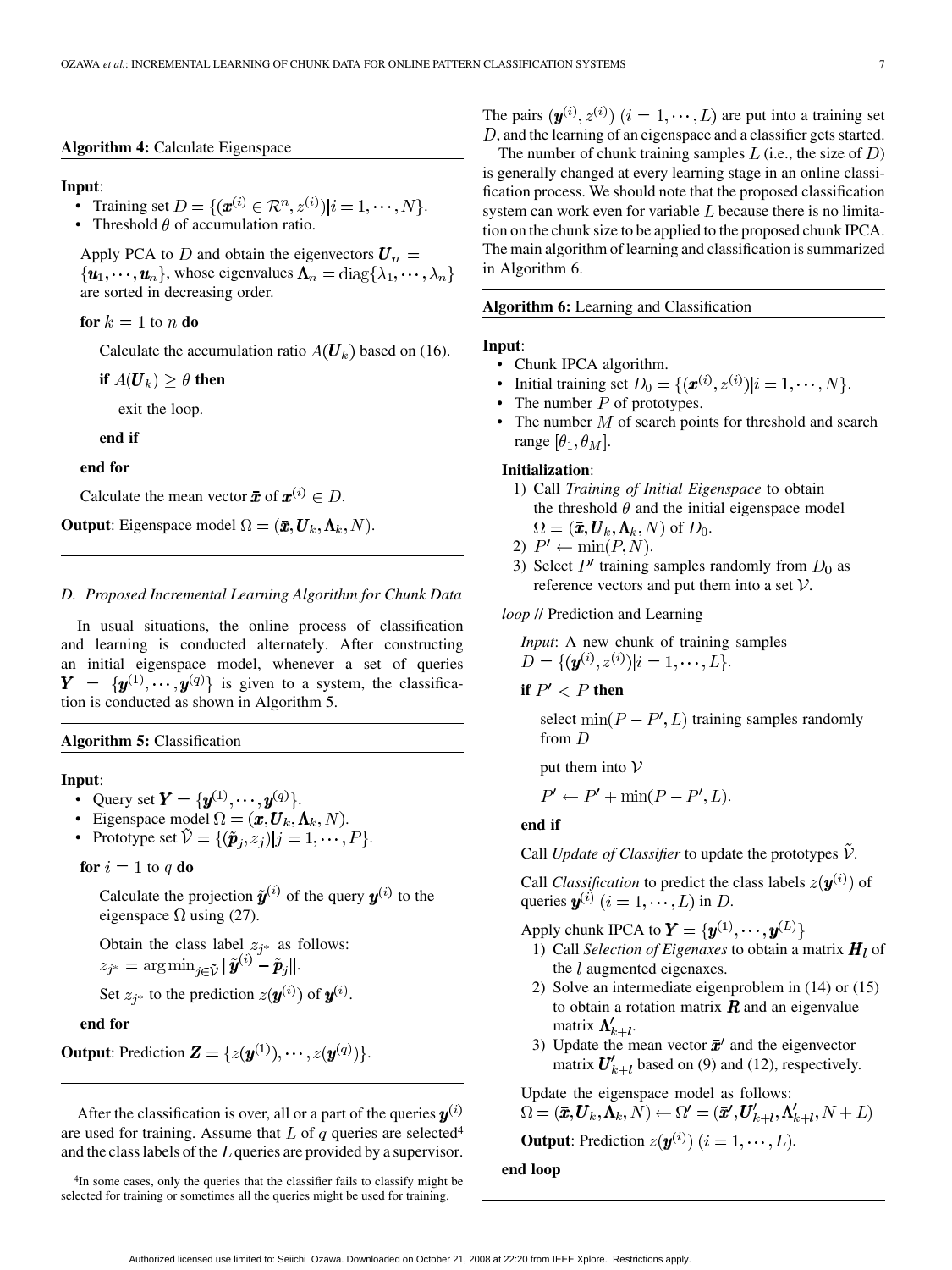| Database Name               | #Attributes | $\#Classes$    | #Train. Data | #Test Data |
|-----------------------------|-------------|----------------|--------------|------------|
| Adult                       | 14          | $\overline{2}$ | 30,162       | 15,060     |
| Letter Recognition          | 16          | 26             | 10,000       | 10,000     |
| Spambase                    | 57          | $\overline{2}$ | 2,301        | 2,300      |
| Musk                        | 166         | $\overline{2}$ | 3.299        | 3.299      |
| Isolet Spoken Letter Recog. | 617         | 26             | 6,238        | 1.559      |
| Internet Advertisement      | 1,558       | 2              | 1,180        | 1,179      |
| Microarray                  | 5,000       | 12             | 1,110        | 1,110      |

TABLE I EVALUATED DATA SETS

Because we assume a continuous learning environment, the learning in the previous algorithm never converges because a chunk of training samples is successively provided to a system forever. However, the convergence at each learning stage is easily proved. The proposed learning algorithm has only one conditional loop in *Selection of Eigenaxes*. This conditional loop is repeated until the accumulation ratio becomes larger than the threshold; however, the maximum repetition of this loop is obviously  $L$  which is equal to the number of residue vectors  $h_i$   $(i = 1, \dots, L)$ . Therefore, when there is no more residue vector to be added as an eigenaxis, the algorithm is terminated.

#### IV. EXPERIMENTS

#### *A. Experimental Setup*

Table I shows the seven data sets for the evaluation of the proposed chunk IPCA. To study on the scalability of the proposed chunk IPCA, we choose large-scale data sets which have a large number of data samples and/or attributes. The first six data sets in Table I are selected from the University of California at Irvine (UCI) Machine Learning Repository [32], and the last one is a synthetic data set with 5000 attributes which is compiled from six different microarray data sets. Each microarray data set is provided as a two-class classification problem to diagnose NS cancer, lymphoma, ovarian, leukemia, lung cancer, and breast cancer. Since these six data sets have only 740 data in total, the number of learning stages is very small when the chunk size is large (e.g.,  $L = 100$ ). Thus, we use additional 1480 data for training and test which are generated from the original data by adding white noise. Because "internet advertisement data set," "letter recognition data set," "microarray data set," "musk data set," and "spambase data set" are not divided into training and test samples, we split them randomly into two halves, and the first and the second subsets are used for training and test, respectively. Although musk database includes two data sets in the UCI repository, we select the larger one.

To construct an initial eigenspace, a part of training samples are applied to the conventional PCA. The rate of an initial data set is denoted by  $p$  (in percent), which is changed from 0.1% to 20% to investigate the influence of the initial data set size on the performance. The remaining  $(100 - p)$  (percent) of training samples are sequentially provided to learn as shown in Fig. 1. As stated in Section III-D, the proposed chunk IPCA



Fig. 1. Presentation of training samples in the assumed incremental learning environments. At stage 0, an initial training set is given for initial training. For the sake of simplicity, it is assumed that the same size of data chunk is given over the following learning stages. A chunk of training samples is randomly selected from a training data set and it has no overlap with other chunks; hence, all the training samples are presented only once.

algorithm works even though any size of data chunk is given at each learning stage. However, for the sake of simplicity, the chunk size is fixed at a constant  $L$  over the entire learning period. In the experiment in Section IV-C, to study the influence of chunk size on the performance, the constant  $L$  is changed from 5 to 100; in the other experiments,  $L$  is set to 5.

A chunk of training samples is randomly selected and it has no overlap with other chunks; hence, all the training samples are presented only once because we assume one-pass incremental learning environments. Hence, the number of learning stages  $S$ is given by  $S = [(1 - p)N/L]$ , where N is the total number of training samples. Note that the number of training samples in the last chunk can be less than  $L$ , and it is given by  $N L[(1-p)N/L]$ . Since the performance of incremental learning generally depends on the sequence of training samples, 20 trials with different sequences of training samples are carried out to evaluate the average performance for the test data sets in Table I.

In Algorithm 6, we need to specify the following four parameter values: P, M,  $\theta_1$ , and  $\theta_M$ . The number of prototypes P is set to  $(0.1 \times N)$  where N is the total number of training samples. In the leave-one-out cross validation, the number  $M$  of searching points should be as large as possible and the search range  $[\theta_1, \theta_M]$  should be as broad as possible to obtain an optimal threshold  $\theta$  of accumulation ratio. In our experiment, the following values are empirically given so that the computation costs would not be too high:  $M = 50$  and  $[\theta_1, \theta_M] = [0.8, 0.9999]$ . The training samples are allocated to the prototypes of the NNC on an ongoing basis until  $P$ reaches  $(0.1 \times N)$ . To make a fair comparison, we give the same prototypes for the three eigenspace models shown in the next section.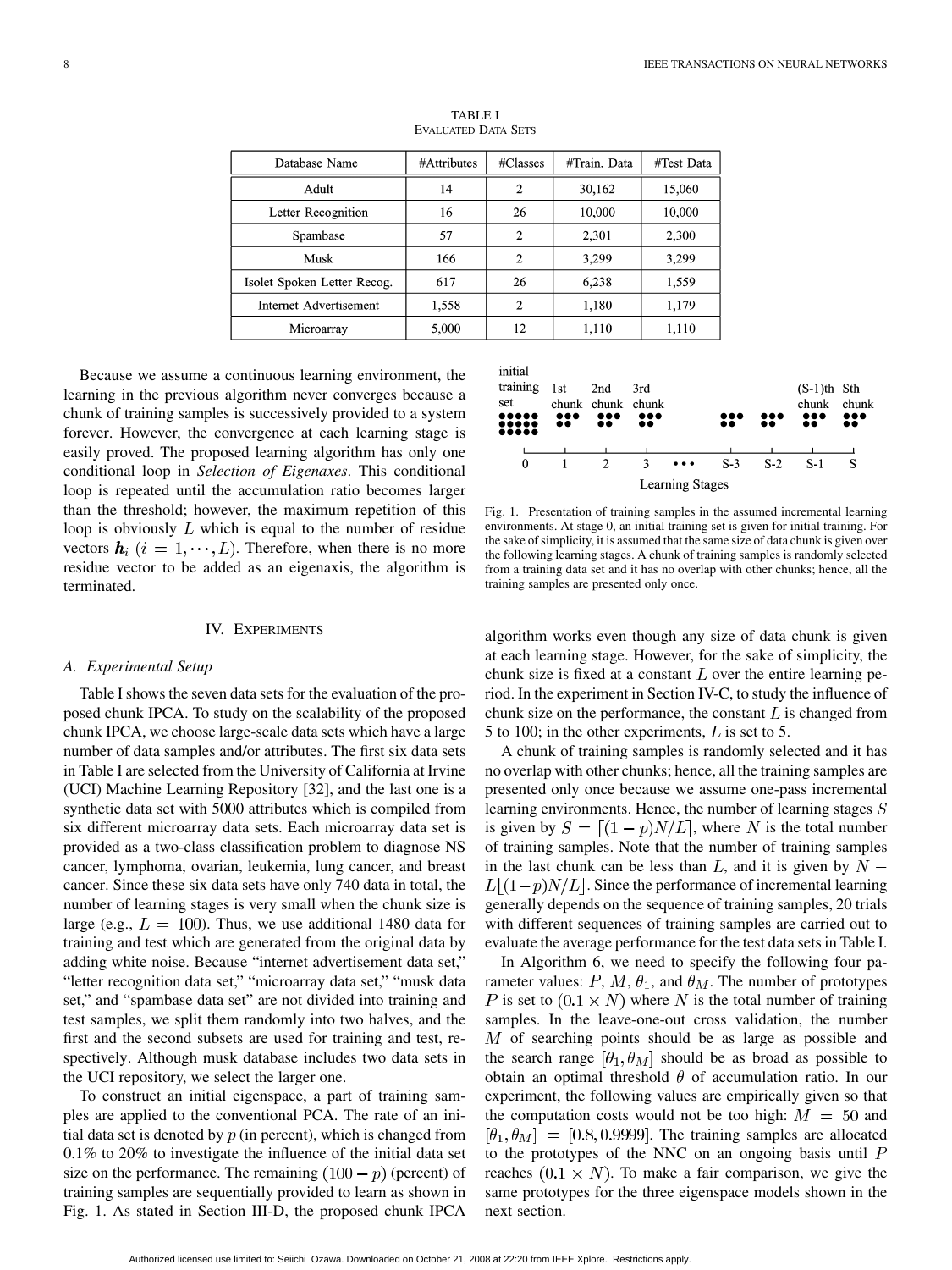#### TABLE II

COMPARISON OF AVERAGE CLASSIFICATION ACCURACY (PERCENT) FOR SEVEN DATA SETS WHEN THE PERCENTAGES p OF INITIAL TRAINING DATA ARE 0.5% AND 5%. THE VALUES AFTER  $\pm$  MEAN THE STANDARD DEVIATIONS. THE CHUNK SIZE  $L$  Is FIXED AT 5 THROUGHOUT THE LEARNING STAGES. THE SINGLE ASTERISK (\*) AND THE DOUBLE ASTERISK (\*\*) MEAN THAT THE AVERAGE DIFFERENCE FROM CHUNK IPCA IS STATISTICALLY SIGNIFICANT WITH 5% AND 1% LEVEL, RESPECTIVELY. WHEN THE INITIAL DATA SET IS SMALL, IT IS CLEAR THAT THE UPDATE OF A FEATURE SPACE IS VERY EFFECTIVE. IN MOST CASES, THERE IS NO SIGNIFICANT DIFFERENCE FROM BATCH PCA AND IPCA. THIS RESULTS MEANS THAT THE INCREMENTAL LEARNING OF A FEATURE SPACE IS STABLY CARRIED OUT IN CHUNK IPCA. (A) RATE OF INITIAL DATA  $(p = 0.5\%)$ ; (B) RATE OF INITIAL DATA  $(p = 5\%)$ 

 $(a)$ 

|                  | Adult           | Letter          | Spam           | Musk           | Isolet           | Advertise      | Microarray     |
|------------------|-----------------|-----------------|----------------|----------------|------------------|----------------|----------------|
| Fixed Eigenspace | $77.9 + 0.77**$ | $72.4 + 2.6$ ** | $76.2 + 3.9**$ | $86.1 + 1.5**$ | $65.8 \pm 3.0**$ | $78.3 + 9.5**$ | $41.4 + 8.1**$ |
| <b>IPCA</b>      | $78.6 \pm 0.48$ | $75.5 \pm 1.2$  | $81.9 \pm 1.4$ | $89.6 \pm 1.1$ | $77.7 \pm 1.5$   | $87.9 \pm 2.9$ | $65.1 \pm 4.9$ |
| Batch PCA        | $78.5 + 0.47$   | $75.8 + 1.1$    | $82.4 + 1.6$   | $89.8 \pm 1.3$ | $79.4 + 1.3**$   | $88.3 + 2.5$   | $66.5 \pm 4.7$ |
| Chunk IPCA       | $78.6 \pm 0.47$ | $75.3 \pm 1.2$  | $82.0 \pm 1.6$ | $89.6 \pm 1.3$ | $77.1 \pm 1.5$   | $88.0 \pm 2.1$ | $64.8 \pm 5.1$ |

 $(b)$ 

|                  | Adult           | Letter          | Spam            | Musk           | Isolet          | Advertise      | Microarray      |
|------------------|-----------------|-----------------|-----------------|----------------|-----------------|----------------|-----------------|
| Fixed Eigenspace | $78.4 \pm 0.48$ | $76.5 \pm 0.85$ | $83.3 \pm 1.6*$ | $89.6 \pm 1.4$ | $77.4 + 2.0$    | $89.2 + 2.4$   | $54.7 + 9.7$ ** |
| <b>IPCA</b>      | $78.4 + 0.47$   | $76.5 \pm 0.85$ | $82.2 \pm 1.7$  | $89.7 \pm 1.2$ | $78.3 \pm 1.5$  | $88.5 \pm 2.1$ | $65.9 \pm 5.5$  |
| Batch PCA        | $78.5 + 0.45$   | $76.6 \pm 0.83$ | $82.4 \pm 1.6$  | $89.7 + 1.2$   | $79.3 \pm 1.3*$ | $88.9 + 2.0$   | $66.5 \pm 5.0$  |
| Chunk IPCA       | $78.4 + 0.47$   | $76.5 \pm 0.85$ | $82.2 \pm 1.7$  | $89.7 \pm 1.2$ | $78.3 \pm 1.6$  | $88.3 \pm 1.7$ | $64.6 \pm 4.6$  |

#### *B. Performance Comparison*

The proposed chunk IPCA is evaluated through a comparison with the following three eigenspace models.

- 1) *Fixed Eigenspace*: An eigenspace is obtained by applying PCA to an initial training set  $D_0$ , and it is fixed over the entire learning stages. This eigenspace model is adopted to see the usefulness of updating a feature space.
- 2) *IPCA*: An eigenspace model is incrementally updated by the IPCA algorithm in which the criterion of dimensional augmentation is based on the accumulation ratio [21]. The eigenspace model is updated with a single training sample at a time even if the training samples are provided in a chunk. The same threshold  $\theta$  is used as that of chunk IPCA which is determined through the leave-one-out cross validation (see Algorithm 3 for details). Because the two eigenspaces created by IPCA and chunk IPCA have similar accumulation ratio, it is expected that these two give similar classification accuracy. Therefore, a main purpose of adopting IPCA is to evaluate the computation costs.
- 3) *Batch PCA*: An eigenfeature space is updated at every learning stage by applying PCA to all the training samples given so far. The computation costs would be more expensive than the incremental learning methods, but an accurate eigenspace is always obtained. The dimensionality of an eigenspace is set to the same value as the proposed chunk IPCA. Therefore, the classification accuracy of this method gives a target value for the proposed chunk IPCA.

Tables II and III, respectively, show the classification accuracy (percent) and the learning time (seconds) of the aforementioned three eigenspace models and the proposed chunk IPCA when the rate p of initial data is 1)  $p = 0.5\%$  and 2)  $p = 5\%$ . The chunk size of training samples is fixed at 5 in the experiments (i.e.,  $L = 5$ ). As seen from Table II(a), the classification accuracy of the fixed eigenspace model is inferior to other models when only a small part of training samples ( $p = 0.5\%$ ) are given at a starting point. Moreover, for all of the evaluated data sets, there is statistical significance in the average difference between fixed eigenspace and chunk IPCA with 1% level. This result suggests that the features selected from the initial training samples were inappropriate to classify the remaining training samples correctly; therefore, we can say that it is effective to update the feature space to adapt to the change of data distributions. On the other hand, however, we cannot recognize clear difference between fixed eigenspace and chunk IPCA in Table II(b) except for microarray data set. This result means that 5% of training samples are enough to construct an effective eigenspace for the large-scale data sets. However, we should note that the importance of incremental learning is not lost because we cannot know in advance whether an initial data set includes the whole information on training samples given in future.

On the other hand, there is no significant difference in the classification accuracy between IPCA and chunk IPCA. This is not a surprising result because the same threshold of the accumulation ratio is given to these two methods in our experiments; therefore, the eigenspaces generated by these two methods tend to have similar dimensionality. This means that the eigenspaces hold the same amount of information on training samples. Comparing with batch PCA, the proposed chunk IPCA has a little lower classification accuracy; however, the difference is not significant except for isolet. This means that the proposed method ensures the quasi-optimality in the construction of eigenspaces without keeping past training samples.

The computation costs of the eigenspace update are estimated by measuring the CPU time (seconds) using a Matlab function *cputime*. The computers used in the evaluation have twin Intel Xeon(TM) CPU 3.20 GHz and 2-GB RAM. As seen from Table III(a) and (b), the computation costs of chunk IPCA are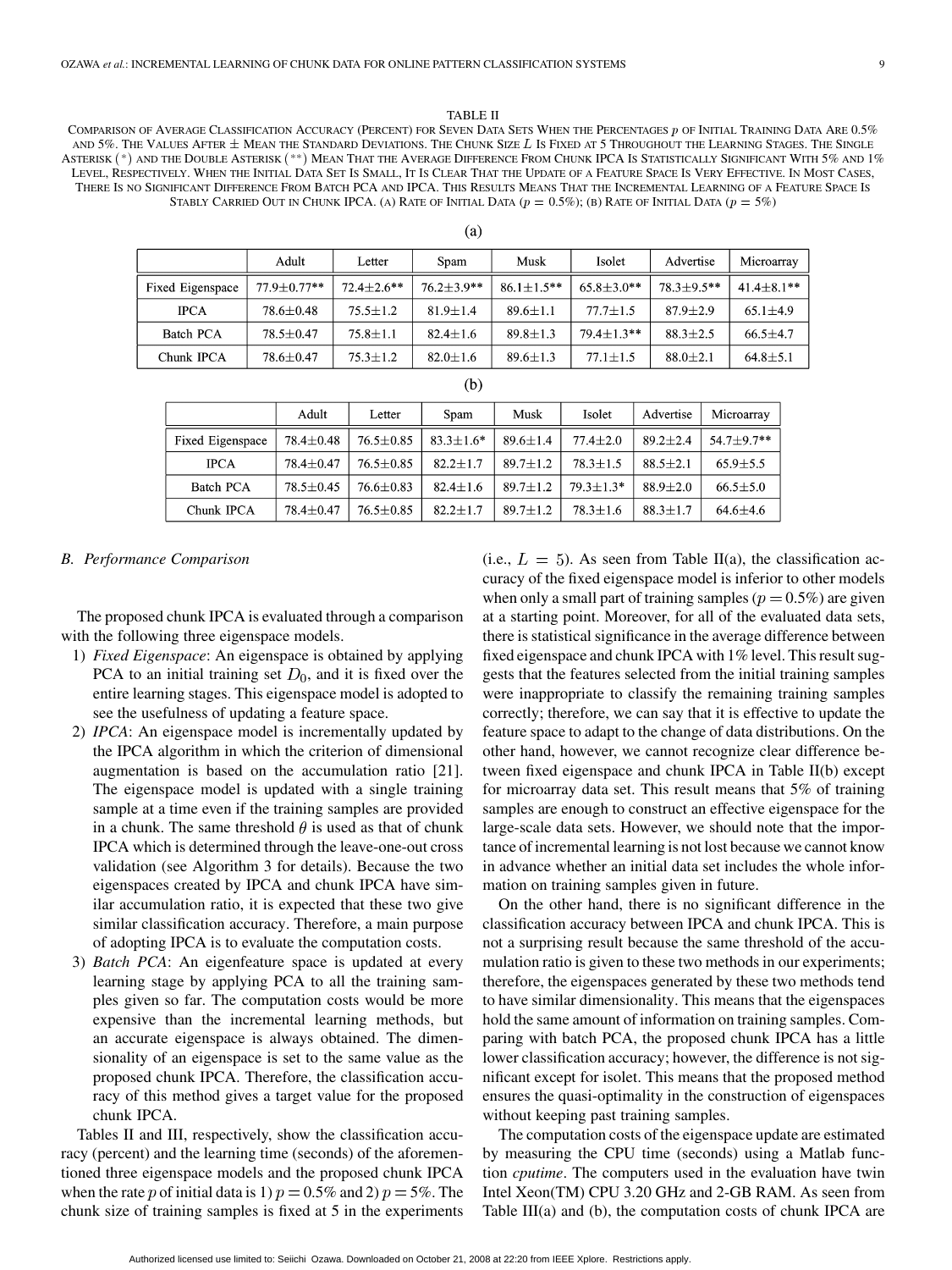TABLE III

COMPARISON OF AVERAGE LEARNING TIME (SECONDS) FOR SEVEN DATA SETS WHEN THE PERCENTAGES p OF INITIAL TRAINING DATA ARE 0.5% AND 5%. THE CHUNK SIZE  $L$  Is FIXED AT 5 THROUGHOUT THE LEARNING STAGES. THE VALUES AFTER  $\pm$  MEAN THE STANDARD DEVIATIONS. THE COMPUTATION COSTS OF CHUNK IPCA ARE SIGNIFICANTLY REDUCED AGAINST BOTH IPCA AND BATCH PCA. (A) RATE OF INITIAL DATA ( $p = 0.5\%$ ); (b) RATE OF INITIAL DATA ( $p = 5\%$ )

 $(a)$ 

|             | Adult           | Letter          | Spam            | Musk            | Isolet         | Advertise      | Microarray     |
|-------------|-----------------|-----------------|-----------------|-----------------|----------------|----------------|----------------|
| <b>IPCA</b> | $13.81 + 2.1$   | $3.81 + 0.49$   | $6.47 + 2.3$    | $4.72 \pm 1.2$  | $1902 + 4550$  | $167.4 + 15.9$ | $36.61 + 6.9$  |
| Batch PCA   | $340.6 + 50.5$  | $43.87 + 8.4$   | $1.95 + 0.21$   | $74.12 + 2.2$   | $3096 + 97.3$  | $4821 + 254$   | $1953 + 112$   |
| Chunk IPCA  | $7.04 \pm 0.57$ | $1.62 \pm 0.29$ | $1.27 \pm 0.28$ | $1.02 \pm 0.22$ | $94.8 \pm 139$ | $31.6 \pm 2.0$ | $22.5 \pm 2.5$ |

|             | Adult          | Letter          | Spam            | Musk            | Isolet          | Advertise       | Microarray      |
|-------------|----------------|-----------------|-----------------|-----------------|-----------------|-----------------|-----------------|
| <b>IPCA</b> | $9.1 \pm 1.5$  | $4.11 \pm 0.54$ | $7.59 + 2.3$    | $7.14 + 6.1$    | $3805 \pm 5221$ | $516.1 \pm 593$ | $118.6 + 107$   |
| Batch PCA   | $281.7 + 14.6$ | $44.72 \pm 5.5$ | $5.65 + 0.24$   | $72.7 + 2.8$    | $9358 \pm 712$  | $5573 \pm 213$  | $2018 + 73.8$   |
| Chunk IPCA  | $4.99 + 0.34$  | $1.55 \pm 0.18$ | $1.38 \pm 0.33$ | $1.42 \pm 0.74$ | 348.8±405       | $92.2 \pm 142$  | $51.9 \pm 36.7$ |

significantly reduced against both IPCA and batch PCA especially for large-scale data sets.5 The experimental results here indicate that the proposed method possesses excellent scalability in learning time without sacrificing classification accuracy.

#### *C. Influence of Chunk Size*

Fig.2 (a) and (b), respectively, shows the classification accuracy of chunk IPCA at the final learning stage and the learning time when training samples are provided in various chunk size . Because the actual learning time is quite different depending on the evaluated data sets, we introduce the relative CPU time which is normalized by the CPU time for  $L = 5$ . As seen from Fig. 2 (a), we simply say that the classification accuracy is not affected by the chunk size.

On the other hand, as seen from Fig. 2 (b), the learning time is largely affected by  $L$ . For the data sets with a fairly small number of attributes (adult, letter, spambase, musk, and isolet), the learning time is prone to be shortened as the chunk size becomes large. This reduction in computation time mainly comes from the decrease in the repetition times of solving intermediate eigenproblems. For the data sets with many attributes (advertisement and microarray), however, the relative CPU time grows as the chunk size increases.

To understand this result, let us study on the computational complexity of chunk IPCA. The learning algorithm of chunk IPCA is mainly composed of the following operations: the selection of eigenaxes and the solving of eigenproblems. Table IV shows the computational complexity of the two operations in chunk IPCA when  $L$  training data are provided.

In Table IV,  $l$  means the number of augmented eigenaxes. In the worst case,  $l$  could be close to the chunk size  $L$ ; then, the computational complexity of the eigenaxis selection is roughly reduced to  $O(nL^3)$  because k is also considered to be  $O(L)$  in the worst case. On the other hand, the computational complexity of solving eigenproblem is  $O(L^3)$ . Therefore, in the situation where many eigenaxes are augmented, the operation in chunk IPCA is dominated by eigenaxis selection and its computational costs are serious when the number of attributes  $n$  is very large. This is the explanation about the results of advertisement and microarray data sets in Fig. 2 (b).

One of the reasons why many eigenaxes are augmented is that an inappropriate threshold value  $\theta$  is chosen in the parameter selection (i.e., unnecessarily large  $\theta$  is selected). However, the performance of the parameter selection generally depends on how good initial training data are selected and this cannot be controlled by a learning system. This property has to be noticed when chunk IPCA is applied to high-dimensional data sets.

The results of advertisement and microarray data sets in Fig. 2 (b) demonstrate a limitation of the proposed chunk IPCA for high-dimensional data sets. However, in real situations, this problem can be alleviated by setting a smaller  $L$  (chunk size) in chunk IPCA than the actual chunk size of given data. For example, even if 100 samples are given in a chunk,  $L$  can be set to 10 in chunk IPCA by splitting the given chunk of 100 data into ten small chunks; that is, we can perform chunk IPCA with  $L = 10$  ten times for the given chunk instead of performing chunk IPCA with  $L = 100$ . By doing this, the total learning time would significantly be reduced for microarray dataset. As seen from Fig. 2 (b), the training would be at least two times faster than performing chunk IPCA with  $L = 100$ . Therefore, from the practical point of view, the parameter  $L$  should be set to a small value (e.g., 5 or 10) for the high-dimensional data like advertisement and microarray data sets.

# *D. Influence of Initial Data Size*

Fig. 3 (a) and (b), respectively, shows the classification accuracy of chunk IPCA and fixed eigenspace for different rates of initial data. The classification accuracy is evaluated after all the training samples are learned, and the size of chunk data is fixed at 5.

As seen from Fig. 3 (a), the classification accuracy of chunk IPCA is very stable for any size of initial training samples. On the contrary, the results in Fig. 3 (b) demonstrate that the classification accuracy for a small size of initial training samples is seriously deteriorated if the eigenspace is not update over the training period. For most of the data sets, it seems that at least

<sup>5</sup>As will be shown in Section IV-C, if the chunk size is large, sometimes chunk IPCA needs more learning time than IPCA for high-dimensional data sets.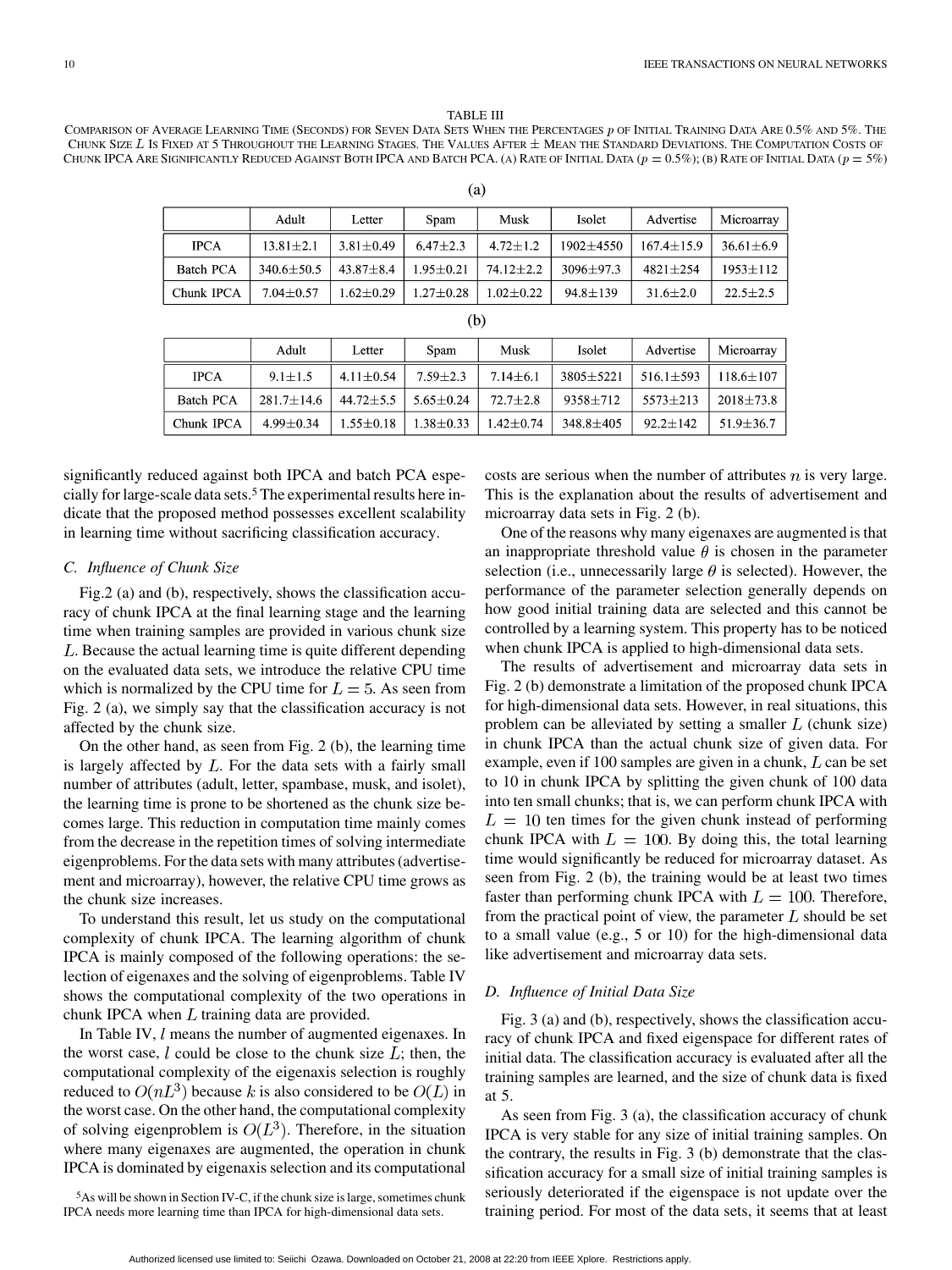



Fig. 2. Comparisons of (a) classification accuracy at the final learning stage and (b) relative CPU time of chunk IPCA for the seven data sets when the chunk size  $L$  is set to 5, 10, 20, 50, and 100. The classification accuracy is almost independent of  $L$ . On the other hand, the relative CPU time (learning time) is largely affected by L. For the data sets with a fairly small number of attributes (adult, letter, spambase, musk, and isolet), the learning time is prone to be shortened as the chunk size becomes large. For the data sets with many attributes (advertisement and microarray), however, the relative CPU time grows as the chunk size increases.

TABLE IV COMPUTATIONAL COMPLEXITY OF CHUNK IPCA TO LEARN A CHUNK OF  $L$  Training Samples. Here,  $n$ ,  $k$ , and  $l$  Are the Number of Input ATTRIBUTES, THE DIMENSION OF THE CURRENT EIGENSPACE, AND THE NUMBER OF AUGMENTED EIGENAXES, RESPECTIVELY

|            | Solving Eigenproblem | Eigen-axis Selection |
|------------|----------------------|----------------------|
| Chunk IPCA | $O((k+l)^3)$         | $O(n(k+l)lL)$        |

5% of training samples are necessary for attaining good classification performance even if the eigenspace is fixed. However, for the microarray data set, the classification accuracy of fixed eigenspace is lower than that of chunk IPCA even if 20% of training samples are given at a starting point.

These results demonstrate that chunk IPCA can stably improve the accuracy of a classification system to a satisfied level

Fig. 3. Classification accuracy of (a) chunk IPCA and (b) fixed eigenspace when different sizes of initial training samples are given at a starting point. Fairly constant accuracy is obtained for chunk IPCA independent of the rate of initial data, while the accuracy of fixed eigenspace is seriously degraded for small initial data sets.

from any starting point. This property is very effective and important as an incremental learning system.

#### *E. Accuracy of Updated Eigenvectors*

To see whether an appropriate feature space is constructed by chunk IPCA, the similarity of eigenvectors obtained by batch PCA and chunk IPCA is examined. The similarity is measured by the following directional cosine  $d_i$ :

$$
d_i = \frac{1}{M} \sum_{j=1}^{M} \mathbf{u}_{ji}^{(b)T} \mathbf{u}_{ji}^{(c)}
$$
(29)

where  $\mathbf{u}_{ii}^{(o)}$  and  $\mathbf{u}_{ii}^{(c)}$  are, respectively, the *i*th eigenvector obtained by batch PCA and chunk IPCA in the  $j$ th trial, and is the number of trials to average the similarity. Note that  $u_{ji}^{(b)}$ and  $u_{ji}^{(c)}$  are unit vectors. Obviously, if the similarity is one, it means two eigenvectors are identical.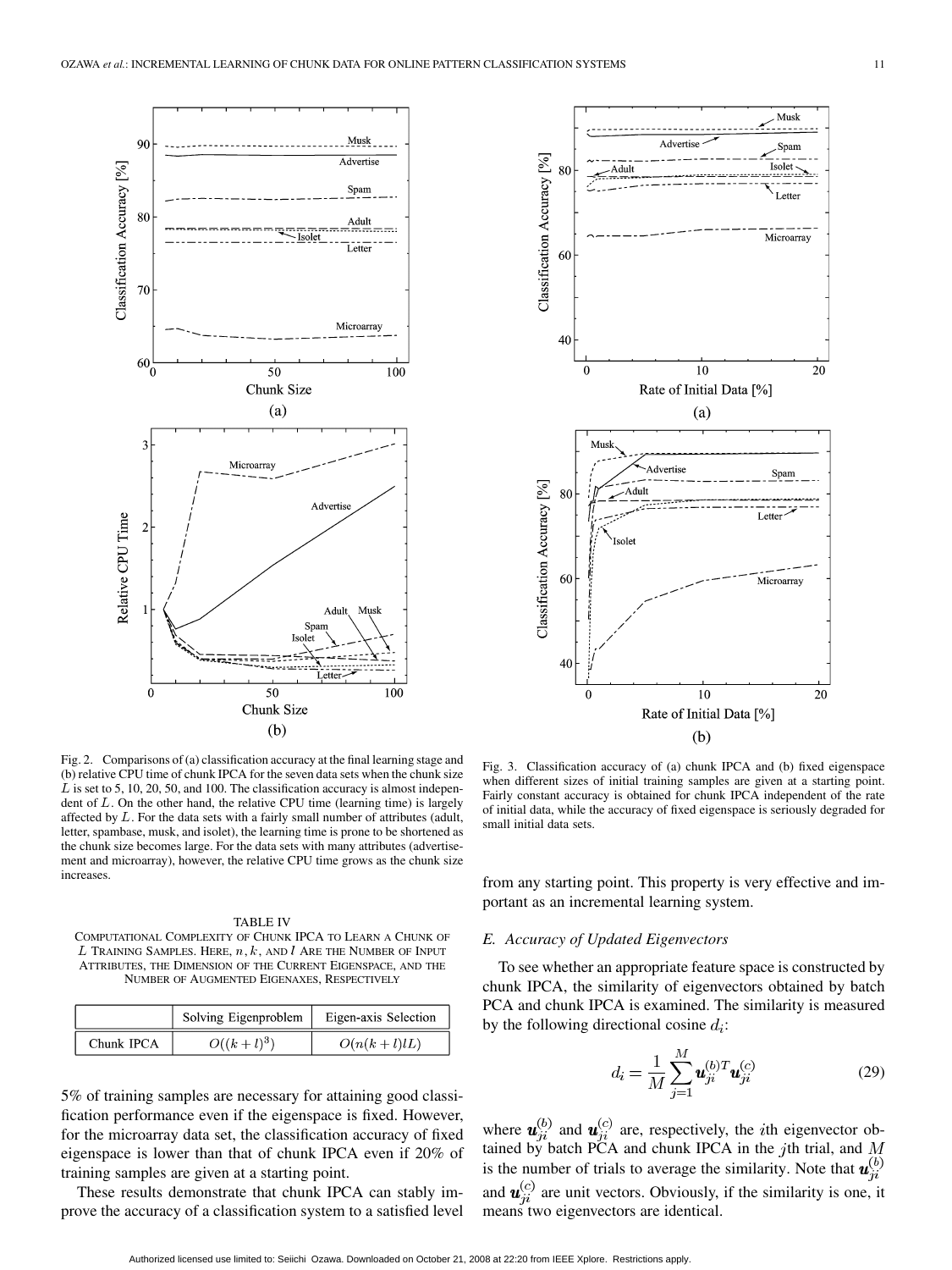

Fig. 4. Average similarity between eigenvectors obtained by batch PCA and chunk IPCA for the seven data sets in Table I when the chunk size is fixed at  $L = 5$  and the rate of initial data sets is set to  $p = 5\%$ . The similarity is maintained at above 0.9 for the first eight major eigenvectors except for spam data set.

Fig. 4 shows the average similarity between the eigenvectors obtained by batch PCA and chunk IPCA for the seven data sets in Table I. The chunk size is fixed at  $L = 5$  and the rate of initial data sets is set to  $p = 5\%$ . The horizontal axis corresponds to the eigenvector number.

From the results in Fig. 4, we can see that the similarity is maintained at above 0.9 for the first eight major eigenvectors except for spam data set. As for adult, isolet, and letter data sets, about 20 major eigenvectors are exactly obtained by chunk IPCA. Fig. 5 shows the distribution of the normalized eigenvalues for the major 20 eigenvectors. Here, the  $i$ th normalized eigenvalue is defined as the eigenvalue of the  $i$ th eigenvector normalized by the sum of all the eigenvalues. As seen from Fig. 5, the normalized eigenvalues are going down quickly below 0.1 after around the fifth major eigenvector. From the results in Figs. 4 and 5, we can say that the proposed chunk IPCA gives a fairly good approximation to major eigenvectors with large eigenvalues.

On the other hand, the approximation to minor eigenvectors, whose normalized eigenvalues are almost zero in Fig. 5, have large errors. The primary reasons for this is originated from the approximation error introduced in the derivation of the intermediate eigenproblem in (14) and the accumulation ratio in (23). The cumulative effect of this approximation error could be small if the threshold of the accumulation ratio  $\theta$  was provided properly. However, it is not easy to know a proper value of  $\theta$  even though the leave-one-out cross validation is introduced into the parameter selection. In the one-pass learning situation assumed here, training samples are discarded immediately after the learning is finished at every stage. Therefore, if the distribution of training samples is largely varied from that in the past, some crucial information might be lost during learning, and the loss would prevent from constructing an effective eigenspace. To overcome this problem, we could introduce an adaptive mechanism for selecting  $\theta$ . However, currently, the approximation error for minor eigenvectors does not affect the



Fig. 5. Average eigenvalues of the major 20 eigenvectors. The  $i$ th normalized eigenvalue is defined as the eigenvalue of the  $i$ th eigenvector normalized by the sum of all the eigenvalues. The normalized eigenvalues are going down quickly below 0.1 after around the fifth major eigenvector.

classification accuracy as far as we can see from the results in Table II. Therefore, this problem is left as our future work.

#### V. CONCLUSION AND FUTURE WORK

In our previous works [21], [24], we have proposed an adaptive evolving connectionist model in which IPCA and ECM are effectively combined. This learning scheme gives a new concept for pattern recognition systems; that is, feature extraction and classifier learning are simultaneously carried out online. One drawback of this approach was scalability in terms of the number of samples and the number of their attributes. This drawback comes from the limitation of the previous approach where a training sample must be applied one by one even if a chunk of training sample is given at a time.

To overcome this problem, we also have proposed a new method called chunk IPCA [23], in which a chunk of training samples can be applied at a time to update an eigenspace model incrementally. In addition, we extended the incremental learning of a classifier such that it can also be learned with a chunk of training samples. This paper presents a practical algorithm of eigenaxis selection in chunk IPCA based on the accumulation ratio, and we give a complete form of an online classification system in which the incremental learning of an eigenspace and a simple NNC is simultaneously carried out under one-pass learning environments. This brings us an efficient way to learn a system in terms of computations and memory.

To evaluate the scalability and the learning efficiency of the proposed chunk IPCA, we tested the seven large-scale data sets with a large number of data samples and attributes. The experimental results suggested that the proposed learning scheme worked quite well even if training samples were provided in any size of chunks at a time. That is to say, the chunk size does not affect the final classification accuracy of the system and the learning time can be shortened for large chunk data unless the number of attributes is too large. Furthermore, we investigated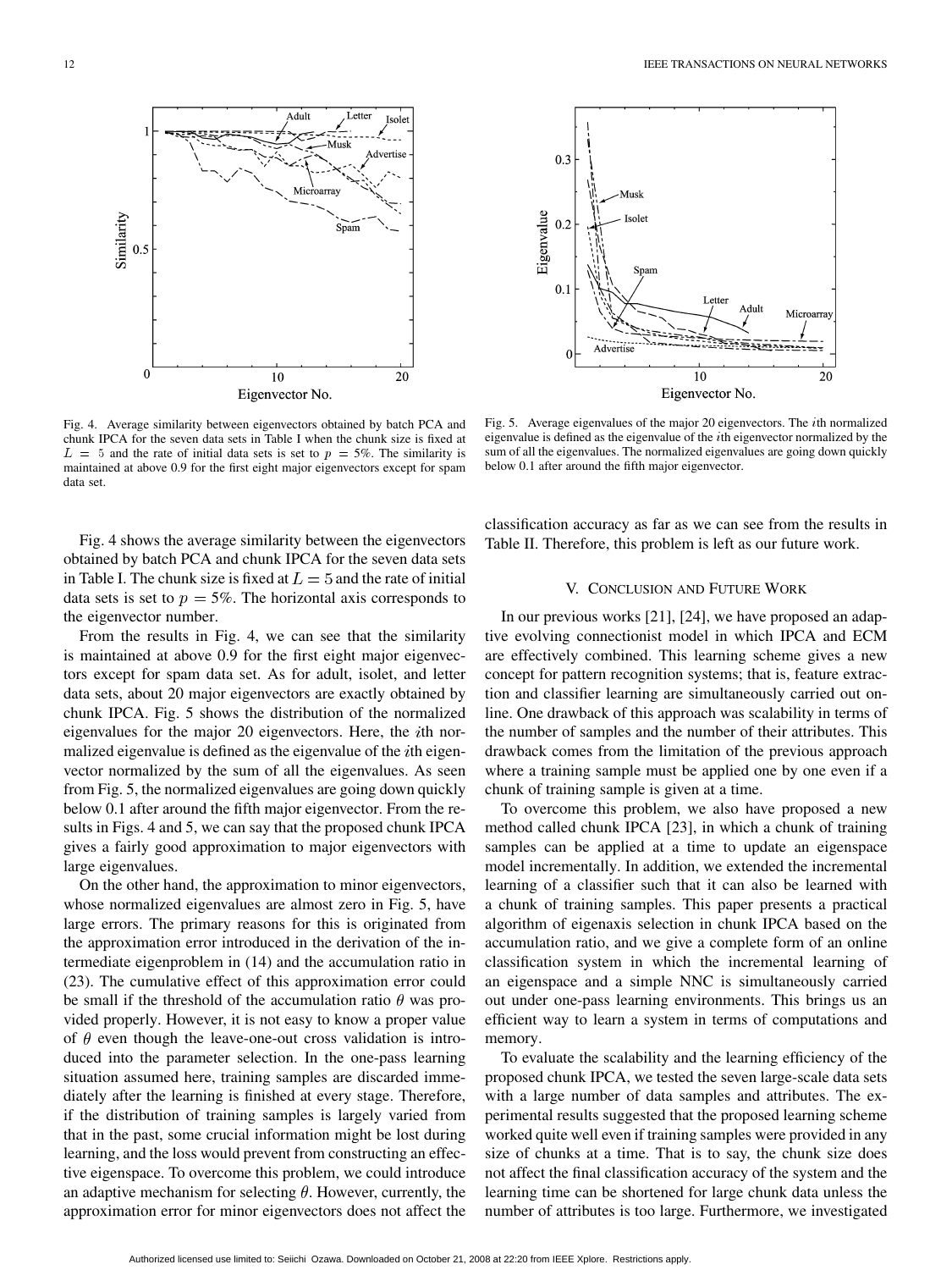the influence of initial data size, and the results demonstrate that chunk IPCA can stably improve the accuracy of a classification system to a satisfied level from any starting point. Finally, we examined the approximation error of the eigenvectors. As a result, chunk IPCA learned major eigenvectors without serious errors, while minor eigenvectors had large errors. However, as far as we can see from the experimental results, the error for minor eigenvectors does not affect the classification accuracy seriously.

There still remains further work to be done. First, as described in Section IV-E, the approximation error to minor eigenvectors may prevent from constructing an effective eigenspace if the sample distributions were largely varied over time. This can be alleviated by introducing an adaptive mechanism for the threshold  $\theta$  of accumulation ratio. Second, the system performance can be greatly enhanced by introducing ILDA [25] as feature extraction and by introducing other powerful classifiers such as neural networks [22] and support vector machine. Therefore, pursuing the optimal combination of the feature space learning and the classifier learning is another interesting topic. Third, PCA and LDA transform inputs into linear features, and these features are not always effective for classification purposes. Recently, kernel PCA and kernel LDA were widely noticed as high-performance feature extraction methods [2], [28], [40]; hence, the extension of incremental learning approach to kernel PCA and kernel LDA is very promising. One application of the proposed method is in online learning robotic systems, where the robots reevaluate online the input information and select the most appropriate features for the time [17]. Another application of the proposed method is in computational neurogenetic modeling, where new EEG data is added incrementally and a gene-regulatory network of relevant genes is derived to optimize a matching fitness function between the model and the data [3]. Challenging the aforementioned open questions and pursuing the directions to new application areas are left as our future work.

#### ACKNOWLEDGMENT

The authors would like to thank Prof. S. Abe for his helpful discussions. They would also like to thank the reviewers for their constructive comments and suggestions that improved this paper.

#### **REFERENCES**

- [1] C. G. Atkeson, A. W. Moore, and S. Schaal, "Locally weighted learning," *Artif. Intell. Rev.*, vol. 11, pp. 75–113, 1997.
- [2] G. Baudat and F. Anouar, "Generalized discriminant analysis using a kernel approach," *Neural Comput.*, vol. 12, pp. 2385–2404, 2000.
- [3] L. Benuskova and N. Kasabov*, Computational Neurogenetic Modeling*. NY: Springer-Verlag, 2007.
- [4] G. A. Carpenter and S. Grossberg, "The ART of adaptive pattern recognition by a self-organizing neural network," *IEEE Computer*, vol. 21, no. 3, pp. 77–88 , Mar. 1988.
- [5] D. Chakraborty and N. R. Pal, "A novel training scheme for multilayered perceptrons to realize proper generalization and incremental learning," *IEEE Trans. Neural Netw.*, vol. 14, no. 1, pp. 1–14, Jan. 2003.
- [6] O. Déniz, M. Castrillón, J. Lorenzo, and M. Hernández, "An incremental learning algorithm for face recognition," in *Biometric Authentication*, M. Tistarelli, J. Bigun, and A. K. Jain, Eds. New York: Springer-Verlag, 2002, pp. 1–9.
- [7] C. P. Diehl and G. Cauwenberghs, "SVM incremental learning, adaptation and optimization," in *Proc. Int. Joint Conf. Neural Netw.*, 2003, vol. 4, pp. 2685–2690.
- [8] H.-C. Fu, Y.-P. Lee, C.-C. Chiang, and H.-T. Pao, "Divide-and-conquer learning and modular perceptron networks," *IEEE Trans. Neural Netw.*, vol. 12, no. 2, pp. 250–263, Mar. 2001.
- [9] P. Hall and R. Martin, "Incremental eigenanalysis for classification," in *Proc. British Mach. Vis. Conf.*, 1998, vol. 1, pp. 286–295.
- [10] P. Hall, D. Marshall, and R. Martin, "Merging and splitting eigenspace models," *IEEE Trans. Pattern Anal. Mach. Intell.*, vol. 22, no. 9, pp. 1042–1049, Sep. 2000.
- [11] J.-H. Hong and S.-B. Cho, "Incremental support vector machine for unlabeled data classification," in *Proc. 9th Int. Conf. Neural Inf. Process.*, 2002, vol. 3, pp. 1403–1407.
- [12] G.-B. Huang, P. Saratchandran, and N. Sundararajan, "An efficient sequential learning algorithm for growing and pruning RBF (GAP-RBF) networks," *IEEE Trans. Syst. Man Cybern. B, Cybern.*, vol. 34, no. 6, pp. 2284–2292, Dec. 2004.
- [13] G.-B. Huang, L. Chen, and C.-K. Siew, "Universal approximation using incremental constructive feedforward networks with random hidden nodes," *IEEE Trans. Neural Netw.*, vol. 17, no. 4, pp. 879–892, Jul. 2006.
- [14] D. Kalles and T. Morris, "Efficient incremental induction of decision trees," *Mach. Learn.*, vol. 24, no. 3, pp. 231–242, 1996.
- [15] N. Kasabov*, Evolving Connectionist Systems: Methods and Applications in Bioinformatics, Brain Study and Intelligent Machines*. New York: Springer-Verlag, 2002.
- [16] N. Kasabov and Q. Song, "DENFIS: Dynamic evolving neuro-fuzzy inference system and its application for time-series prediction," *IEEE Trans. Fuzzy Syst.*, vol. 10, no. 2, pp. 144–154, Apr. 2002.
- [17] N. Kasabov*, Evolving Connectionist Systems: The Knowledge Engineering Approach*. London, U.K.: Springer-Verlag, 2007.
- [18] M. Kobayashi, A. Zamani, S. Ozawa, and S. Abe, "Reducing computations in incremental learning for feedforward neural network with long-term memory," in *Proc. Int. Joint Conf. Neural Netw.*, 2001, vol. 3, pp. 1989–1994.
- [19] H. G. Loos, "Parity madeline: A neural net with complete boolean repertoire capable of one-pass learning," in *Proc. Int. Joint Conf. Neural Netw.*, 1989, vol. 2, pp. 111–118.
- [20] E. Oja and J. Karhunen, "On stochastic approximation of the eigenvectors and eigenvalues of the expectation of a random matrix," *J. Math. Anal. Appl.*, vol. 106, pp. 69–84, 1985.
- [21] S. Ozawa, S. Pang, and N. Kasabov, "A modified incremental principal component analysis for on-line learning of feature space and classifier," in *PRICAI 2004: Trends in Artificial Intelligence LNAI*, C. Zhang, H. W. Guesgen, and W. K. Yeap, Eds. New York: Springer-Verlag, 2004, pp. 231–240.
- [22] S. Ozawa, S. L. Toh, S. Abe, S. Pang, and N. Kasabov, "Incremental learning of feature space and classifier for face recognition," *Neural Netw.*, vol. 18, no. 5–6, pp. 575–584, 2005.
- [23] S. Ozawa, S. Pang, and N. Kasabov, "An incremental principal component analysis for chunk data," in *Proc. IEEE Int. Conf. Fuzzy Syst.*, 2006, pp. 2278–2285.
- [24] S. Pang, S. Ozawa, and N. Kasabov, "One-pass incremental membership authentication by face classification," in *Biometric Authentication*, D. Zhang and A. K. Jain, Eds. New York: Springer-Verlag, 2004, Lecture Notes in Computer Science, pp. 155–161.
- [25] S. Pang, S. Ozawa, and N. Kasabov, "Incremental linear discriminant analysis for classification of data streams," *IEEE Trans. Syst. Man Cybern. B, Cybern.*, vol. 35, no. 5, pp. 905–914, Oct. 2005.
- [26] R. Polikar, L. Upda, S. S. Upda, and V. Honavar, "Learn++: An incremental learning algorithm for supervised neural networks," *IEEE Trans. Syst. Man Cybern. C, Human Syst.*, vol. 31, no. 4, pp. 497–508, Aug. 2001.
- [27] T. D. Sanger, "Optimal unsupervised learning in a single-layer linear feedforward neural network," *Neural Netw.*, vol. 2, no. 6, pp. 459–473, 1989.
- [28] B. Schölkopf, A. Smola, and K.-R. Müller, "Nonlinear component analysis as a kernel eigenvalue problem," MPI Tech. Rep. 44, 1996.
- [29] A. Shilton, M. Palaniswami, D. Ralph, and A. C. Tsoi, "Incremental training of support vector machines," *IEEE Trans. Neural Netw.*, vol. 16, no. 1, pp. 114–131, Jan. 2005.
- [30] S. Thrun and L. Pratt*, Learning to Learn*. Norwell, MA: Kluwer, 1998.
- [31] S. L. Toh and S. Ozawa, "A face recognition system using neural networks with incremental learning ability," in *Proc. 8th Australian/New Zealand Conf. Intell. Inf. Syst.*, 2003, pp. 389–394.
- [32] University of California at Irvine, Machine Learning Repository, Irvine, CA [Online]. Available: http://www.ics.uci.edu/~mlearn/ML-Repository.html